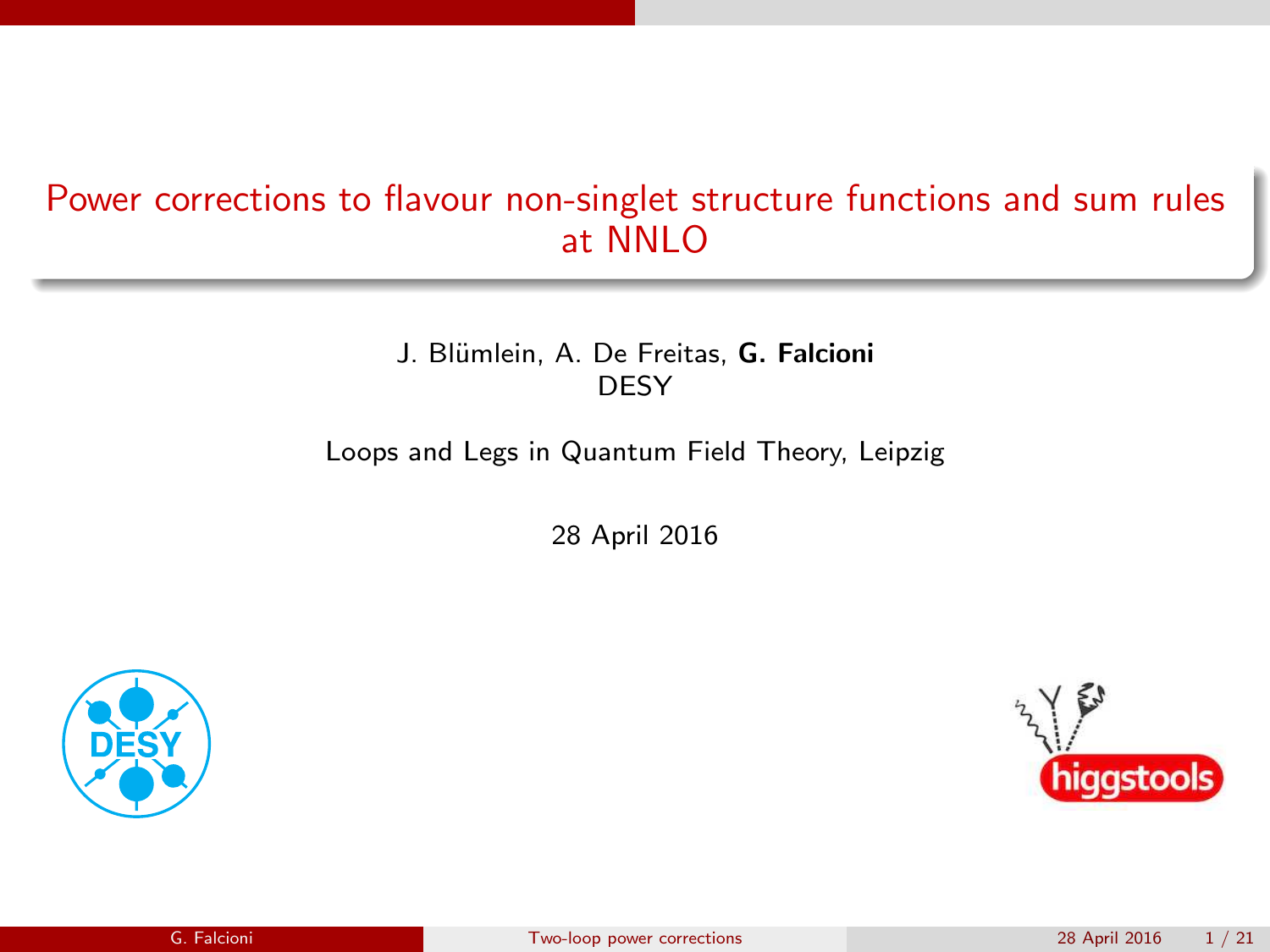# **Outline**

### Introduction

DIS structure functions and the contribution of heavy quarks

### Two-loop power corrections

### Structure functions

- Neutral current DIS:  $g_1(x,Q^2)$ ,  $F_1(x,Q^2)$  and  $F_2(x,Q^2)$
- Charged current DIS:  $F_1(x, Q^2)$ ,  $F_2(x, Q^2)$  and  $F_3(x, Q^2)$

### DIS sum rules

- polarized Bjorken sum rule
- unpolarized Bjorken sum rule

### Conclusion

Summary and future developments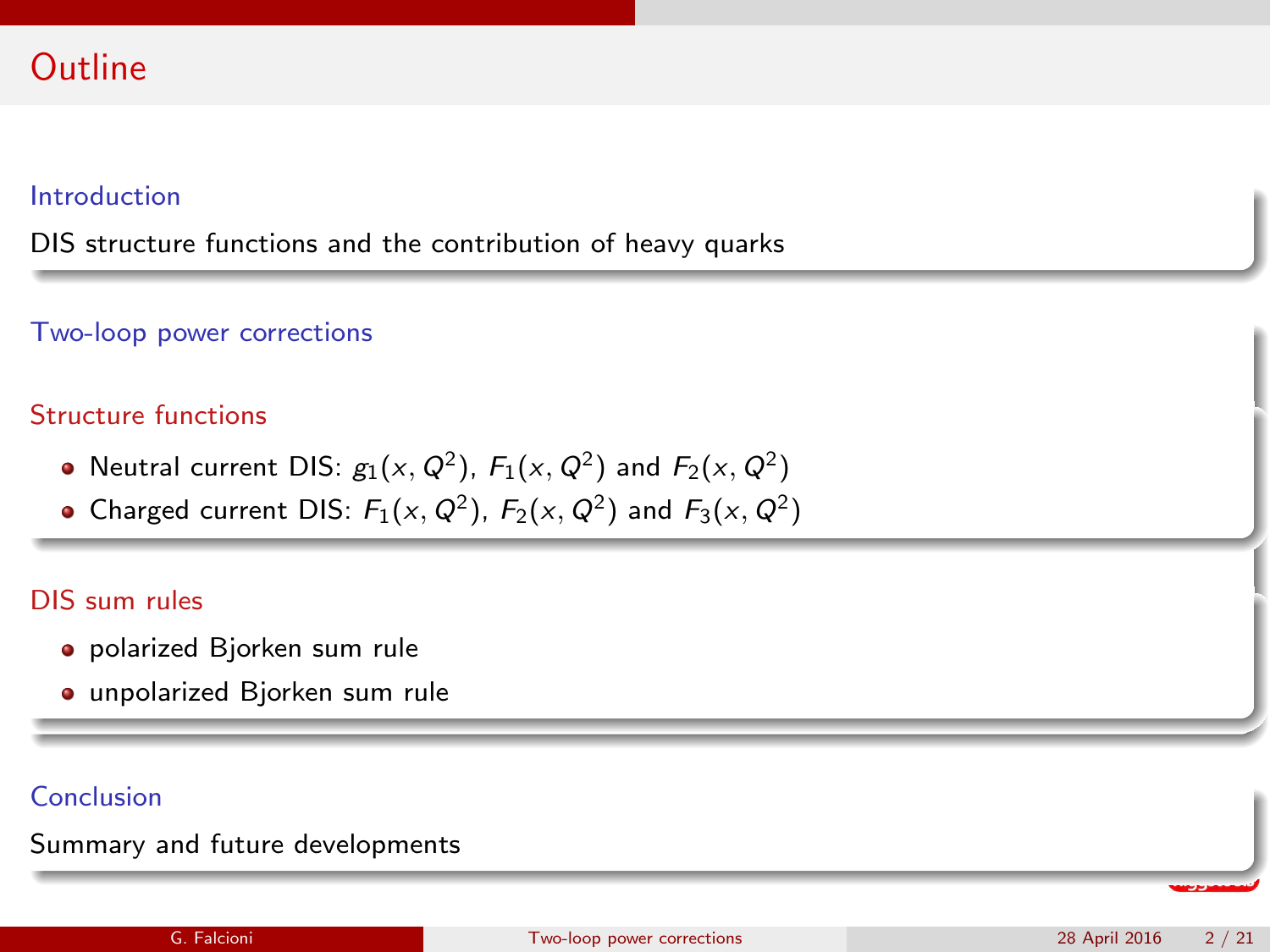#### Introduction

### Introduction to DIS

- Scattering experiments of leptons off nucleon targets provide an ideal environment to study QCD interactions
- **To lowest order in the electroweak** interaction, the cross section is factorized in leptonic and hadronic tensor

dσ  $\frac{d\sigma}{dx dq^2} \propto L_{\mu\nu}(k,q) W^{\mu\nu}(P,q)$  (1)



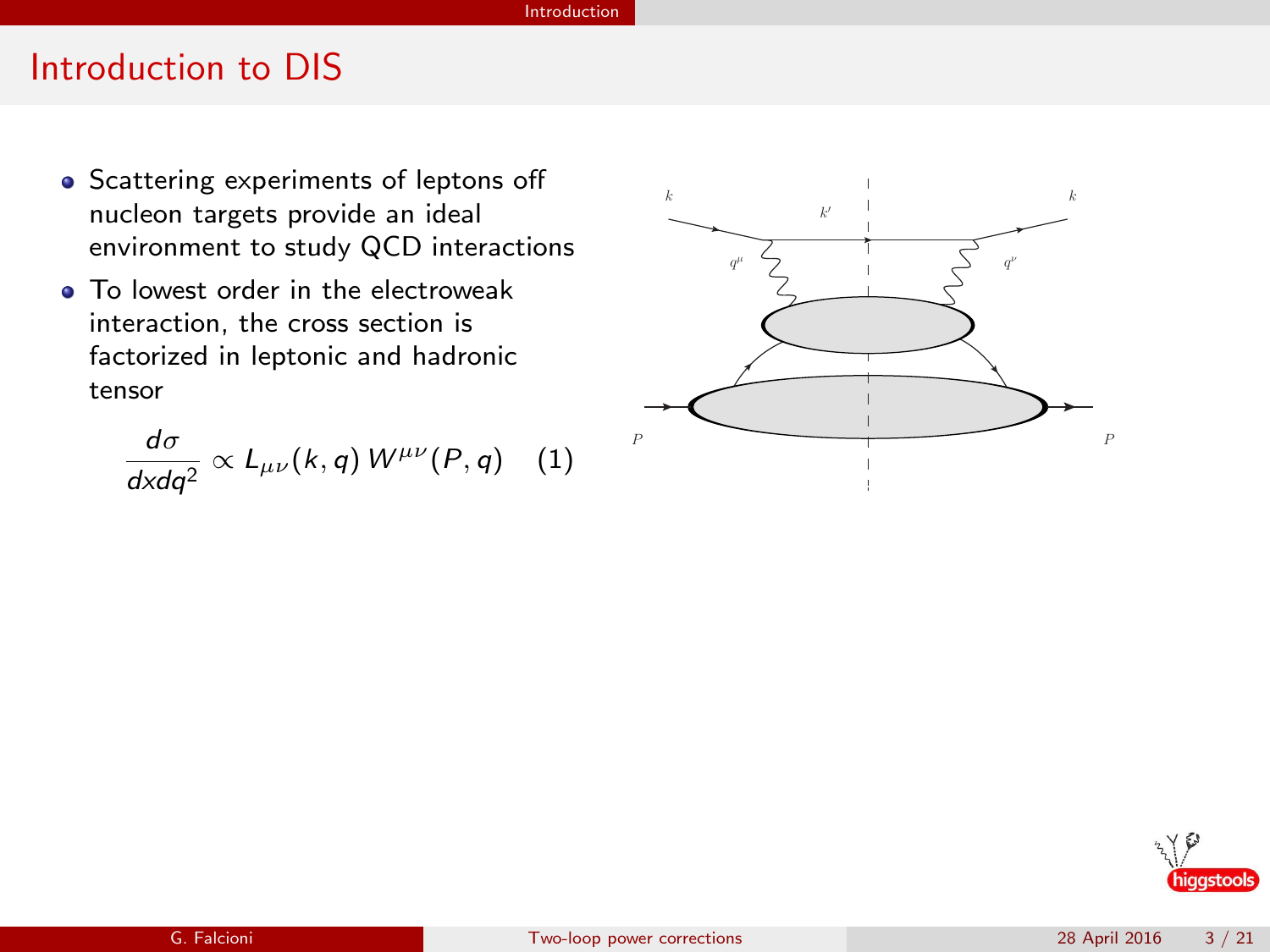#### Introduction

## Introduction to DIS

- Scattering experiments of leptons off nucleon targets provide an ideal environment to study QCD interactions
- To lowest order in the electroweak interaction, the cross section is factorized in leptonic and hadronic tensor

$$
\frac{d\sigma}{dxdq^2}\propto L_{\mu\nu}(k,q)W^{\mu\nu}(P,q) \quad (1)
$$



The hadronic tensor is parameterized by structure functions: e.g. for unpolarized e.m. e  $p$ scattering

$$
W^{\mu\nu}(P,q) = \left[g^{\mu\nu} - \frac{q^{\mu}q^{\nu}}{q^2}\right] F_L(x, Q^2) + \left[P^{\mu}P^{\nu} + \frac{q^{\mu}P^{\nu} + P^{\mu}q^{\nu}}{2x} - \frac{Q^2}{4x^2}g^{\mu\nu}\right] \frac{2x}{Q^2} F_2(x, Q^2)
$$
 (2)  

$$
Q^2 = -q^2 \qquad x = \frac{Q^2}{2P \cdot q}
$$

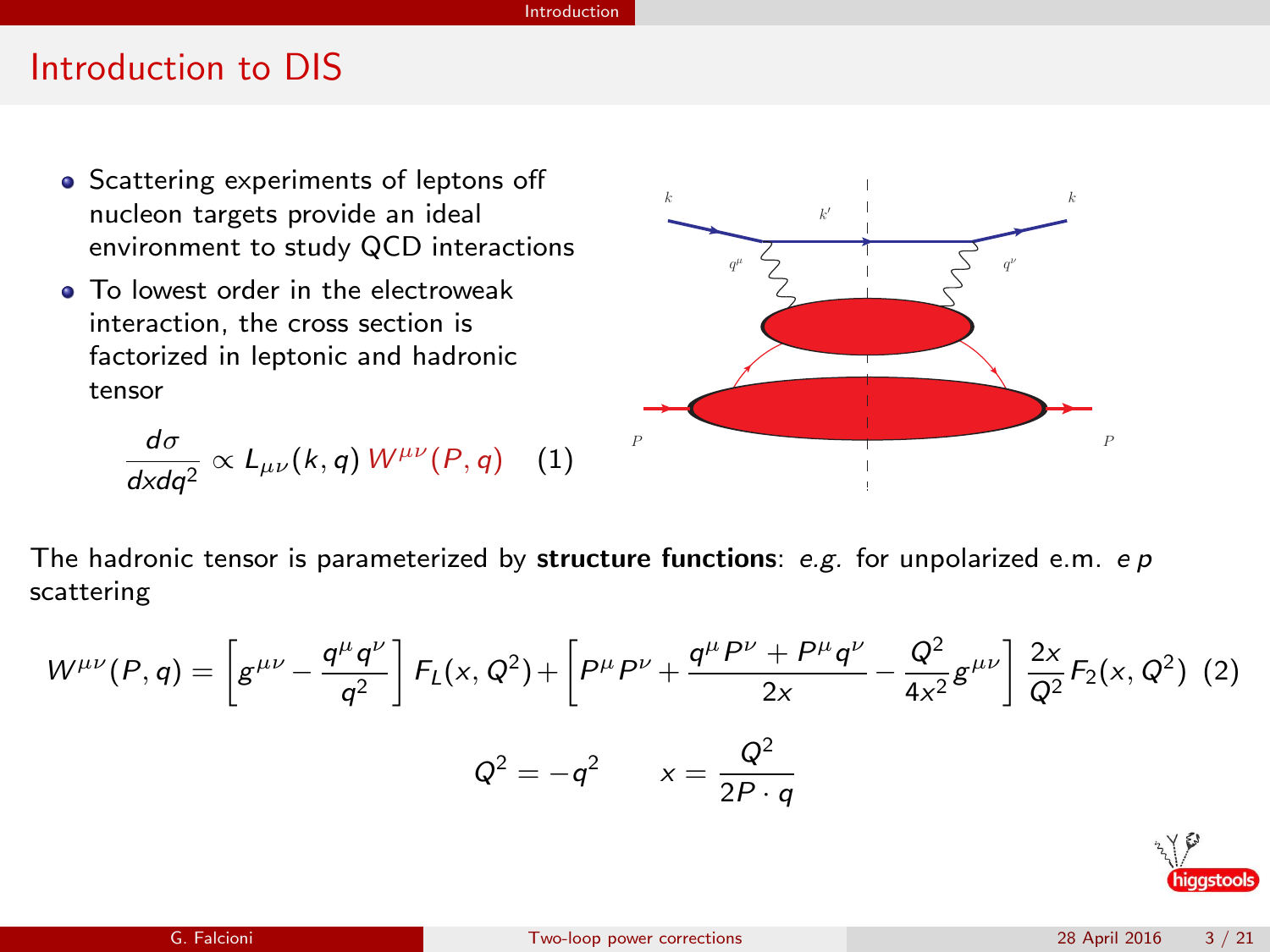#### Introduction

### Heavy flavour

Focus on the contribution of the heavy flavour quark with mass  $m<sub>O</sub>$  to the structure functions

$$
F_i(x, Q^2, m_Q^2) = F_i^{light}(x, Q^2) + F_i^{heavy}(x, Q^2, m_Q^2).
$$
 (3)

 $F^{\text{light}}_i(x,Q^2)$  and  $F^{\text{heavy}}_i(x,Q^2,m^2_Q)$  are convolutions of PDFs and Wilson coefficients. The latter encode the short-distance (perturbative) dynamics of the scattering process.

### Current status

- The massless Wilson coefficients  $C_{i,j}$  are currently known up to three loops.
- The calculation of massive Wilson coefficients in the asymptotic limit  $Q^2 \gg m_Q^2$  at three-loop order is ongoing  $\longrightarrow$  talk by A. Behring

### This work

- Two-loop power corrections in the ratio  $\frac{m_Q^2}{Q^2}$  to the structure functions in neutral current and charged current DIS.
- Two-loop power corrections to the associated sum rules.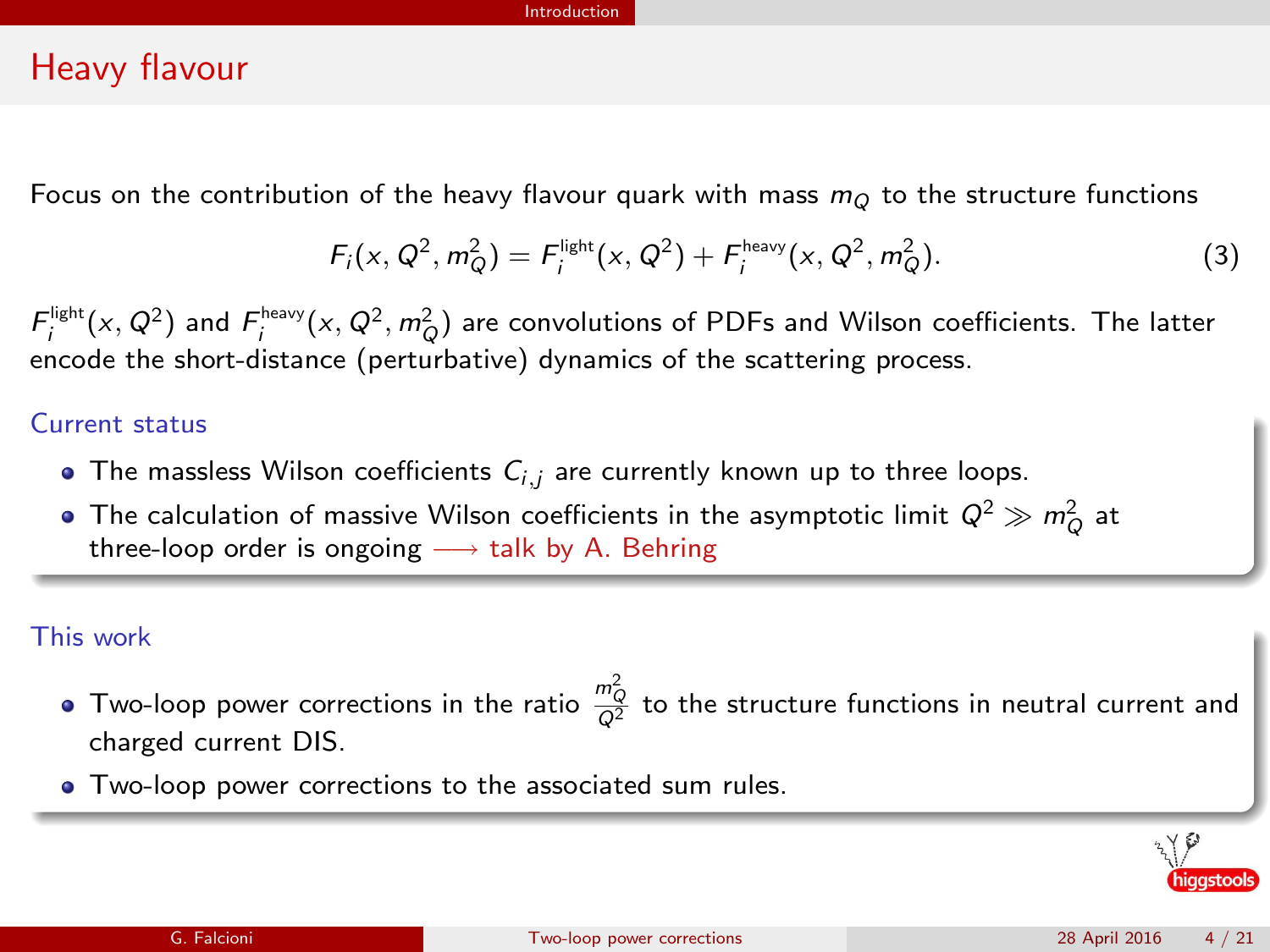### Neutral current

Lepton-proton scattering via photon exchange has  $\mathcal{W}_{\mu\nu} = \mathcal{W}_{\mu\nu}^{(\mathcal{S})} + i \, \mathcal{W}_{\mu\nu}^{(\mathcal{A})}$ 

$$
W_{\mu\nu}^{(S)} = \left(g_{\mu\nu} - \frac{q_{\mu}q_{\nu}}{q^2}\right) \frac{F_L(x, Q^2)}{2x} + \left[P_{\mu}P_{\nu} + \frac{q^{\mu}P^{\nu} + P^{\mu}q^{\nu}}{2x} - \frac{Q^2}{4x^2}g^{\mu\nu}\right] \frac{2x}{Q^2} F_2(x, Q^2),
$$
  
\n
$$
W_{\mu\nu}^{(A)} = -\frac{M}{P \cdot q} \epsilon_{\mu\nu\rho\sigma} q^{\rho} \left[S^{\sigma}\hat{g}_1(x, Q^2) + \left(S^{\sigma} - \frac{S \cdot q}{P \cdot q}P^{\sigma}\right)\hat{g}_2(x, Q^2)\right],
$$
\n(4)

M,  $P^{\mu}$  and  $S^{\mu}$  are respectively the nucleon mass, momentum and spin.

 $\bullet$  Flavour non-singlet (NS) contributions are determined in the difference of measures e.g.

$$
\left(\frac{d\sigma}{dx dQ^2}\right)^{ep} - \left(\frac{d\sigma}{dx dQ^2}\right)^{en}
$$

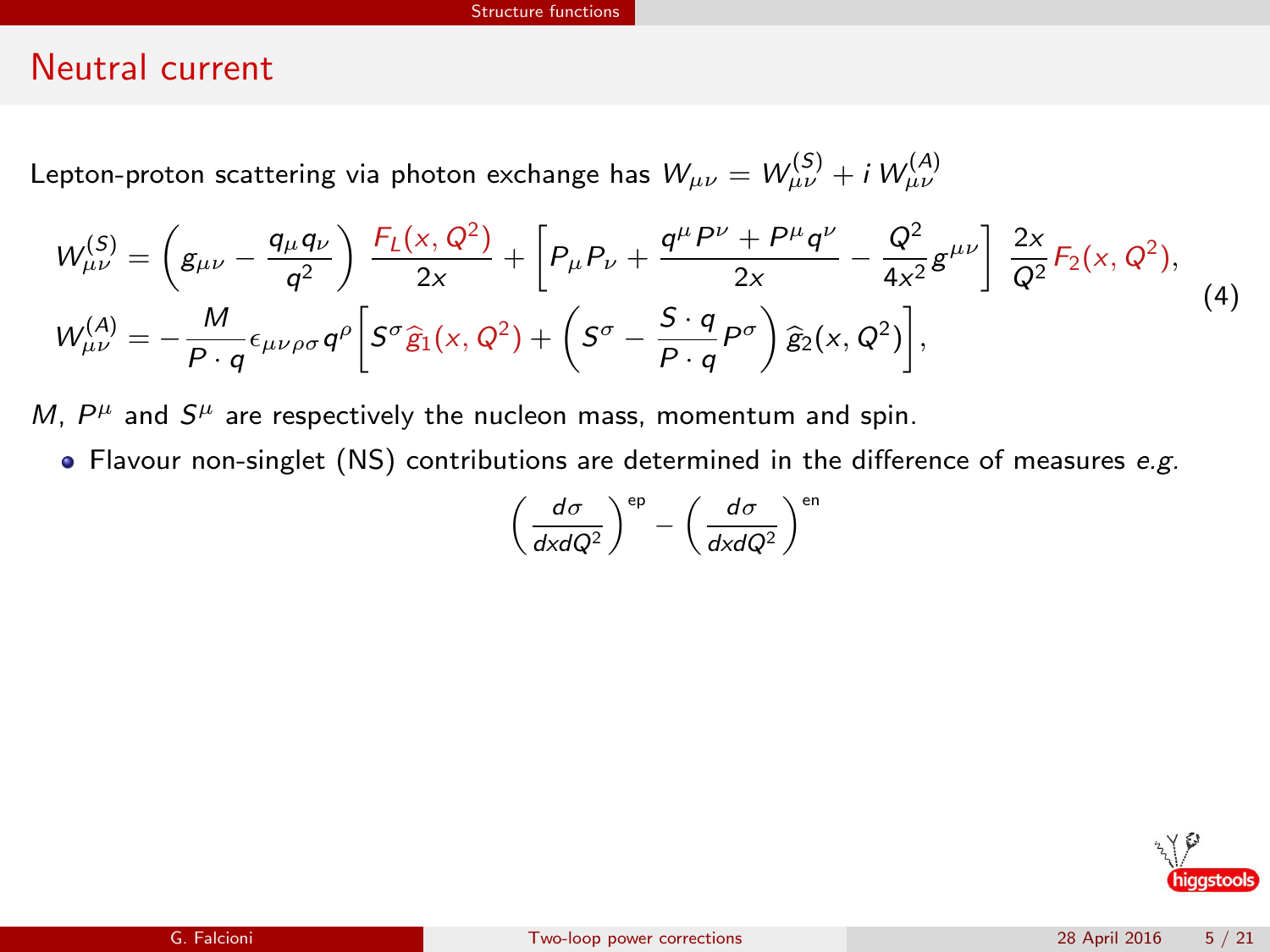### Neutral current

Lepton-proton scattering via photon exchange has  $\mathcal{W}_{\mu\nu} = \mathcal{W}_{\mu\nu}^{(\mathcal{S})} + i \, \mathcal{W}_{\mu\nu}^{(\mathcal{A})}$ 

$$
W_{\mu\nu}^{(S)} = \left(g_{\mu\nu} - \frac{q_{\mu}q_{\nu}}{q^2}\right) \frac{F_L(x, Q^2)}{2x} + \left[P_{\mu}P_{\nu} + \frac{q^{\mu}P^{\nu} + P^{\mu}q^{\nu}}{2x} - \frac{Q^2}{4x^2}g^{\mu\nu}\right] \frac{2x}{Q^2} F_2(x, Q^2),
$$
  
\n
$$
W_{\mu\nu}^{(A)} = -\frac{M}{P \cdot q} \epsilon_{\mu\nu\rho\sigma} q^{\rho} \left[S^{\sigma}\hat{g}_1(x, Q^2) + \left(S^{\sigma} - \frac{S \cdot q}{P \cdot q}P^{\sigma}\right)\hat{g}_2(x, Q^2)\right],
$$
\n(4)

M,  $P^{\mu}$  and  $S^{\mu}$  are respectively the nucleon mass, momentum and spin.

 $\bullet$  Flavour non-singlet (NS) contributions are determined in the difference of measures e.g.

$$
\left(\frac{d\sigma}{dx dQ^2}\right)^{ep} - \left(\frac{d\sigma}{dx dQ^2}\right)^{en}
$$

NS structure functions are determined using the factorization formula

$$
\widehat{g}_1(x, Q^2) = \frac{1}{2} \int_x^1 \frac{dz}{z} \left[ C_{g_1, q}^{\text{NS}} \left( z, \frac{Q^2}{\mu^2} \right) + L_{g_1, q}^{\text{NS}} \left( z, \frac{Q^2}{m_Q^2}, \mu^2 \right) \right] \cdot \tilde{\Delta} \left( \frac{x}{z}, \mu^2 \right), \tag{5}
$$

- PDF combination:  $\tilde{\Delta}(x, \mu^2) = \sum_i e_i^2 \left[ \Delta f_i(x, \mu^2) + \Delta f_{\overline{i}}(x, \mu^2) \right]$ ,
- $C_{g_1,q}^{\text{NS}}, L_{g_1,q}^{\text{NS}}$ : light quark-photon scattering subprocess.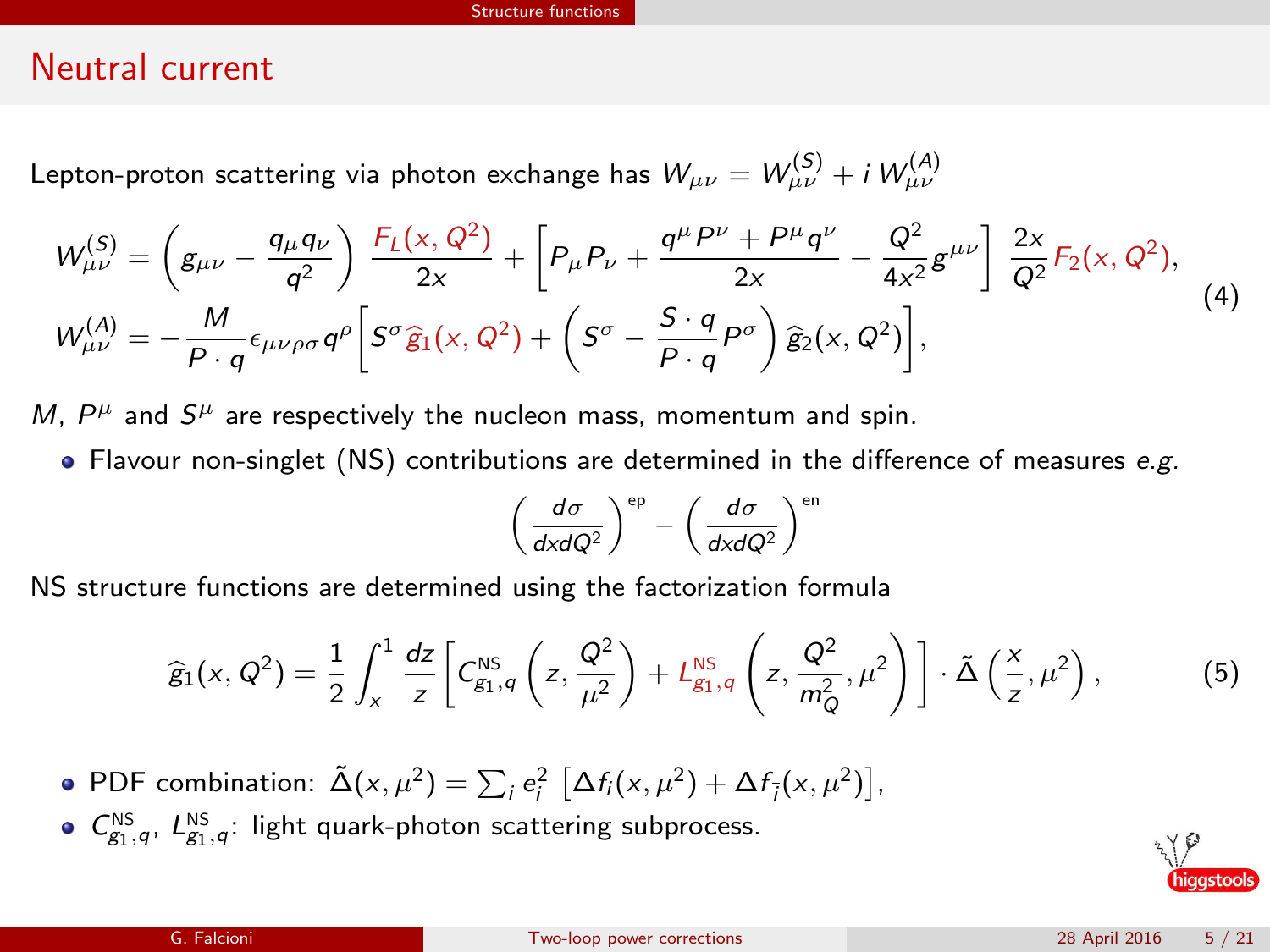# $L_{g_1,q}^{\text{ns}}$ : two-loop power corrections

**Inclusive** scattering process  $q + \gamma^* \longrightarrow q + X$ , heavy quarks in the final state  $X$  or in loops



$$
L_{g_1,q}^{\text{NS}}(z, Q^2, m_Q^2) = \underbrace{\Theta\left(\frac{\xi}{\xi+4} - z\right) L_{g_1,q}^{\text{NS. (R)}}(z, \xi)}_{(A)} + \underbrace{\delta(1-z) L_{g_1,q}^{\text{NS. (V)}}(z, \xi)}_{(B)}
$$
\n
$$
-\underbrace{\left(\frac{\alpha_s}{4\pi}\right)^2 \beta_{0,Q} \log\left(\frac{m_Q^2}{\mu^2}\right)}_{(C)} \left[\frac{1}{2} P_{qq}^{(0)} \log\left(\frac{Q^2}{\mu^2}\right) + c_{g_1,q}^{(1)}\right],
$$
\n(6)\nwhere  $z = \frac{Q^2}{2p \cdot q}, \xi = \frac{Q^2}{m_Q^2}.$ 

hiqqstool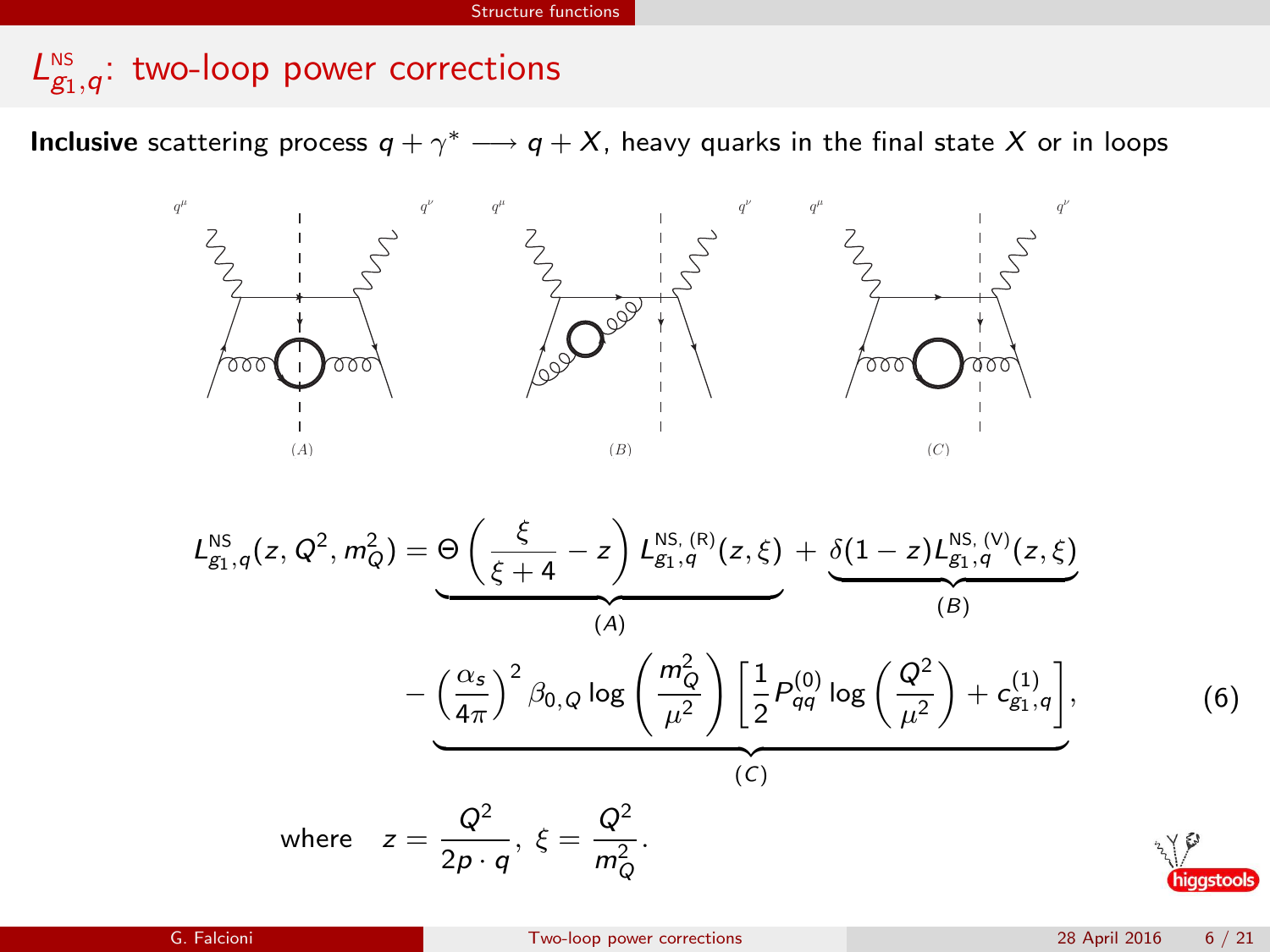# Real radiation

• Re-calculation of the Compton process

$$
q+\gamma^*\to q+Q+\overline{Q}
$$

The following variables are used

$$
\begin{aligned} \mathsf{sq}_1 &= \sqrt{1-\frac{4}{\xi}\frac{z}{1-z}}, \ \mathsf{sq}_2 = \sqrt{1-\frac{4}{\xi}z}, \ \ L_i &= \log\left(\frac{1+\mathsf{sq}_i}{1-\mathsf{sq}_i}\right) \ (\textsf{i}=1,2), \ \ L_3 &= \log\left(\frac{\mathsf{sq}_2+\mathsf{sq}_1}{\mathsf{sq}_2-\mathsf{sq}_1}\right), \\ \mathsf{di}_1 &= \mathsf{Li}_2\left[(1-z)\frac{1+\mathsf{sq}_1}{1+\mathsf{sq}_2}\right], \ \mathsf{di}_2 &= \mathsf{Li}_2\left(\frac{1-\mathsf{sq}_2}{1+\mathsf{sq}_1}\right), \ \mathsf{di}_3 &= \mathsf{Li}_2\left(\frac{1-\mathsf{sq}_1}{1+\mathsf{sq}_2}\right), \ \mathsf{di}_4 &= \mathsf{Li}_2\left(\frac{1+\mathsf{sq}_1}{1+\mathsf{sq}_2}\right). \end{aligned}
$$

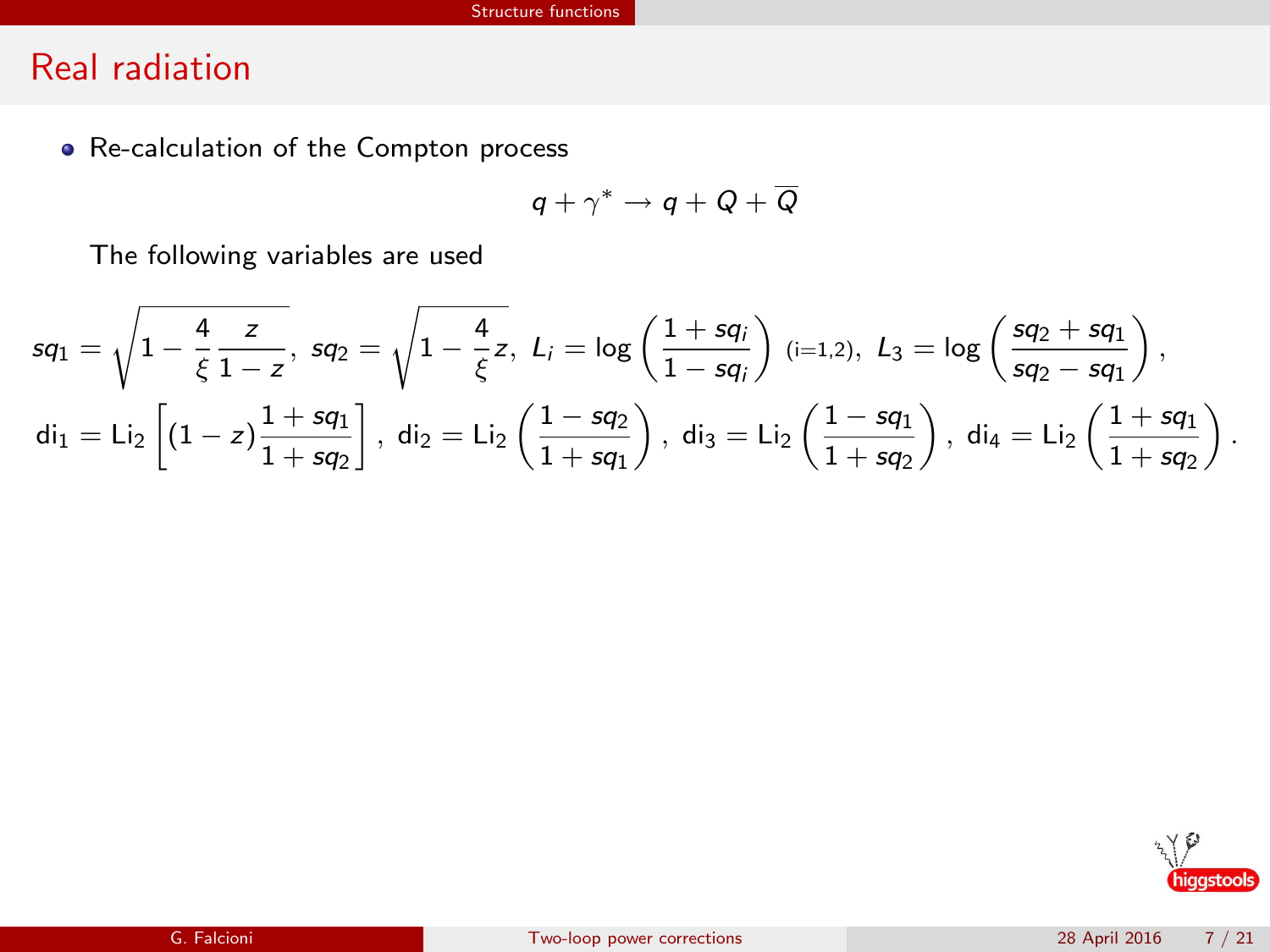### Real radiation

• Re-calculation of the Compton process

$$
q+\gamma^*\to q+Q+\overline{Q}
$$

The following variables are used

$$
\begin{aligned} \mathsf{sq}_1 &= \sqrt{1-\frac{4}{\xi}\frac{z}{1-z}}, \ \mathsf{sq}_2 = \sqrt{1-\frac{4}{\xi}z}, \ \ L_i &= \log\left(\frac{1+\mathsf{sq}_i}{1-\mathsf{sq}_i}\right) \ (\textsf{i}=1,2), \ \ L_3 &= \log\left(\frac{\mathsf{sq}_2+\mathsf{sq}_1}{\mathsf{sq}_2-\mathsf{sq}_1}\right), \\ \mathsf{d}\mathsf{i}_1 &= \mathsf{L}\mathsf{i}_2\left[(1-z)\frac{1+\mathsf{sq}_1}{1+\mathsf{sq}_2}\right], \ \mathsf{d}\mathsf{i}_2 &= \mathsf{L}\mathsf{i}_2\left(\frac{1-\mathsf{sq}_2}{1+\mathsf{sq}_1}\right), \ \mathsf{d}\mathsf{i}_3 &= \mathsf{L}\mathsf{i}_2\left(\frac{1-\mathsf{sq}_1}{1+\mathsf{sq}_2}\right), \ \mathsf{d}\mathsf{i}_4 &= \mathsf{L}\mathsf{i}_2\left(\frac{1+\mathsf{sq}_1}{1+\mathsf{sq}_2}\right). \end{aligned}
$$

Agreement with the literature (Buza, Matiounine, Smith, Migneron, van Neerven '96)

$$
L_{g_1, q}^{NS, (R)}(z, Q^2) = \left(\frac{\alpha_s}{4\pi}\right)^2 C_F T_F \left\{-\frac{8L_3 sq_2}{9(z-1)\xi} \left(50z^3 - 11\xi + z(6\xi + 20) - 2z^2(7\xi + 12)\right) + \frac{2 sq_1}{27(z-1)^2\xi} \left(1200z^4 + 265\xi - 4z^3(109\xi + 490) + 2z^2(389\xi + 618) - z(607\xi + 466)\right) + \frac{4 L_1}{3(z-1)^3\xi^2} \left(24z^4 - \xi^2 + 3z^2(\xi^2 + 6) - 2z^3(\xi^2 + 18)\right) + \frac{12z^3 - \xi^2 - z^2\xi^2}{3(z-1)\xi^2} \times \left[4L_1L_2 + 8(-di_1 + di_2 + di_3 - di_4) - 4L_1 \log\left(\frac{z^2}{1-z}\right)\right] \right\}.
$$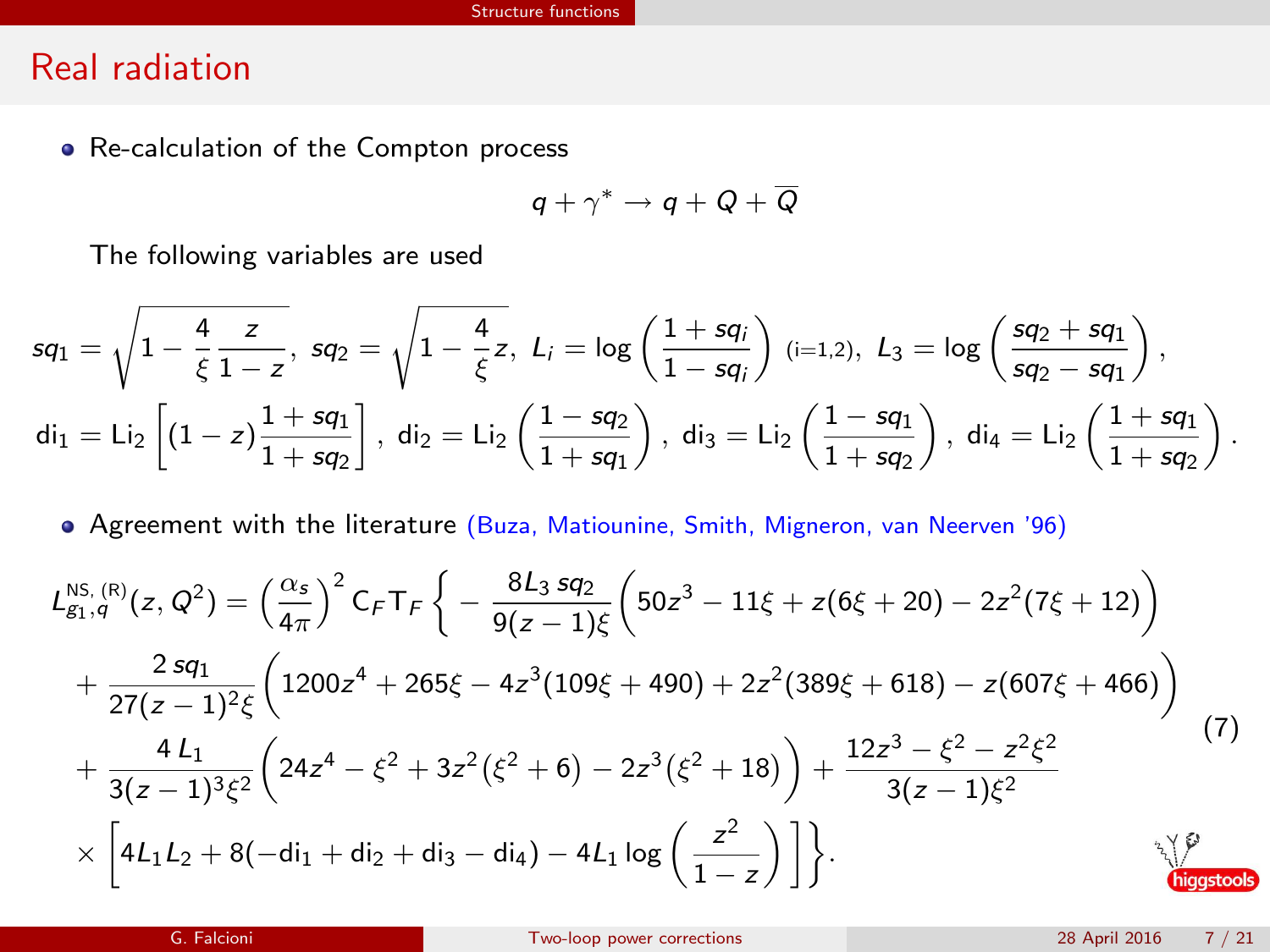## Virtual corrections



• The virtual corrections are given by

$$
L_{g_1,q}^{\text{NS}, (V)}(\xi)=2\mathcal{F}_1^{(2)}\left(-\frac{Q^2}{m_Q^2}\right),
$$

where  $\mathcal{F}_1^{(2)}$  come from the form factor diagrams.

Introducing the variable  $\tilde{\lambda} = \sqrt{1 - \frac{4}{\xi}}$  the result is

$$
L_{g_1,q}^{\text{NS},\,(V)}(\xi) = 2\left(\frac{\alpha_s}{4\pi}\right)^2 C_F T_F \left\{ \frac{3355}{81} - \frac{952}{9\xi} + \left(\frac{32}{\xi^2} - \frac{16}{3}\right)\zeta(3) \right.\n\left. + \left(\frac{440}{9\xi} - \frac{530}{27}\right) \log(\xi) + \tilde{\lambda} \left[\frac{184}{9\xi} - \frac{76}{9}\right] \left[ \text{Li}_2\left(\frac{\tilde{\lambda}+1}{\tilde{\lambda}-1}\right) - \text{Li}_2\left(\frac{\tilde{\lambda}-1}{\tilde{\lambda}+1}\right) \right] \tag{8}\n\right.
$$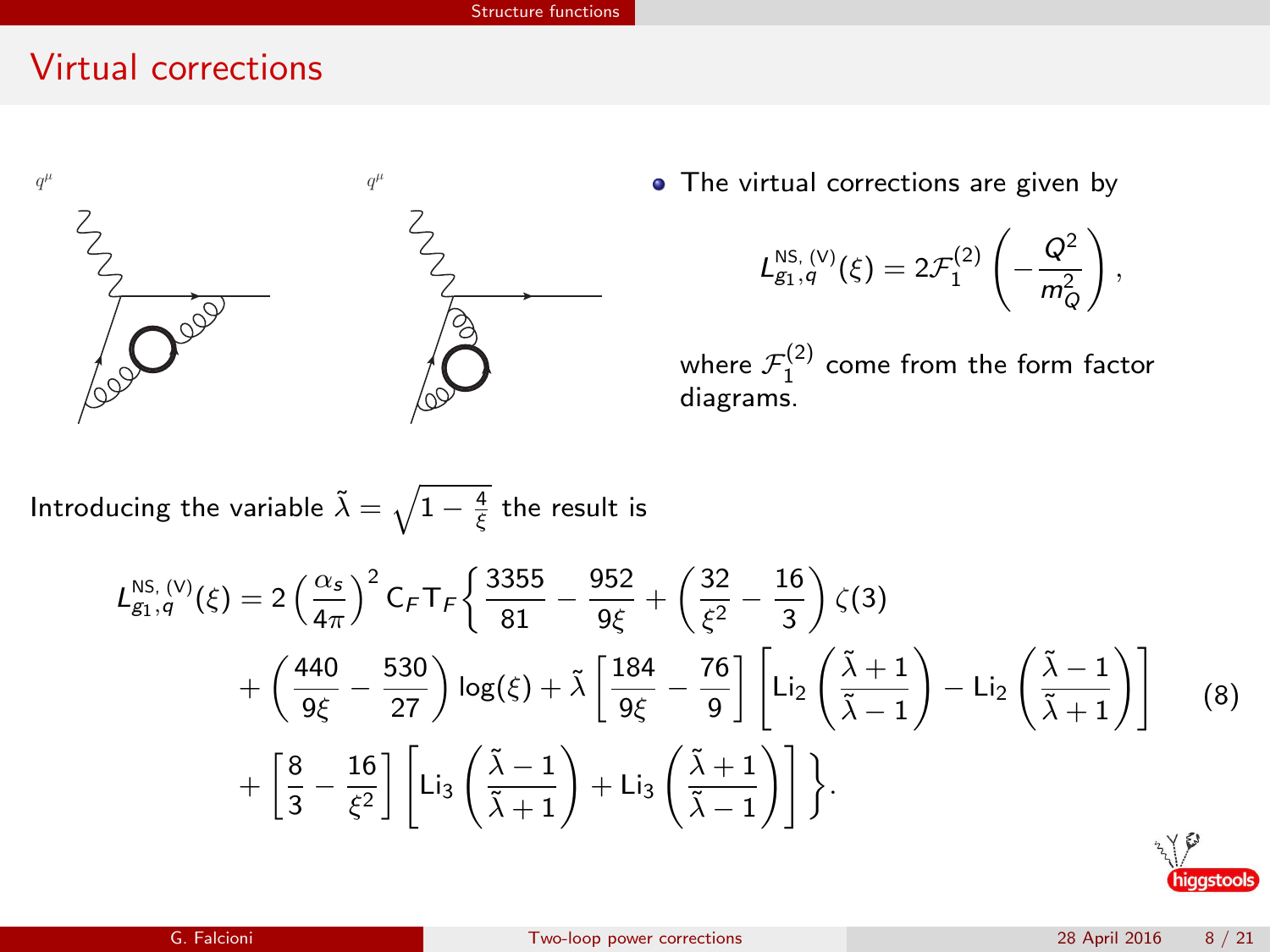# $\mathcal{g}_1(\mathsf{x},\mathsf{Q}^2)$  structure function

Both the  $c$  quark and the  $b$  quark contributions are taken into account by summing

$$
L_{g_1,q}^{\text{NS, tot}} = L_{g_1,q}^{\text{NS}}\left(z, Q^2, m_c^2\right) + L_{g_1,q}^{\text{NS}}\left(z, Q^2, m_b^2\right). \tag{9}
$$

The effect of power correction can be seen both on the isolated charm term and on the combined heavy flavour contribution<sup>1</sup>



Figure: Comparison of the asymptotic and the exact Figure: Relative impact of heavy flavours on charm quark contribution to  $g_1^{\text{NS}}(x, Q^2)$ . charm quark contribution to  $g_1^{\text{NS}}(x, Q^2)$ .





higgstools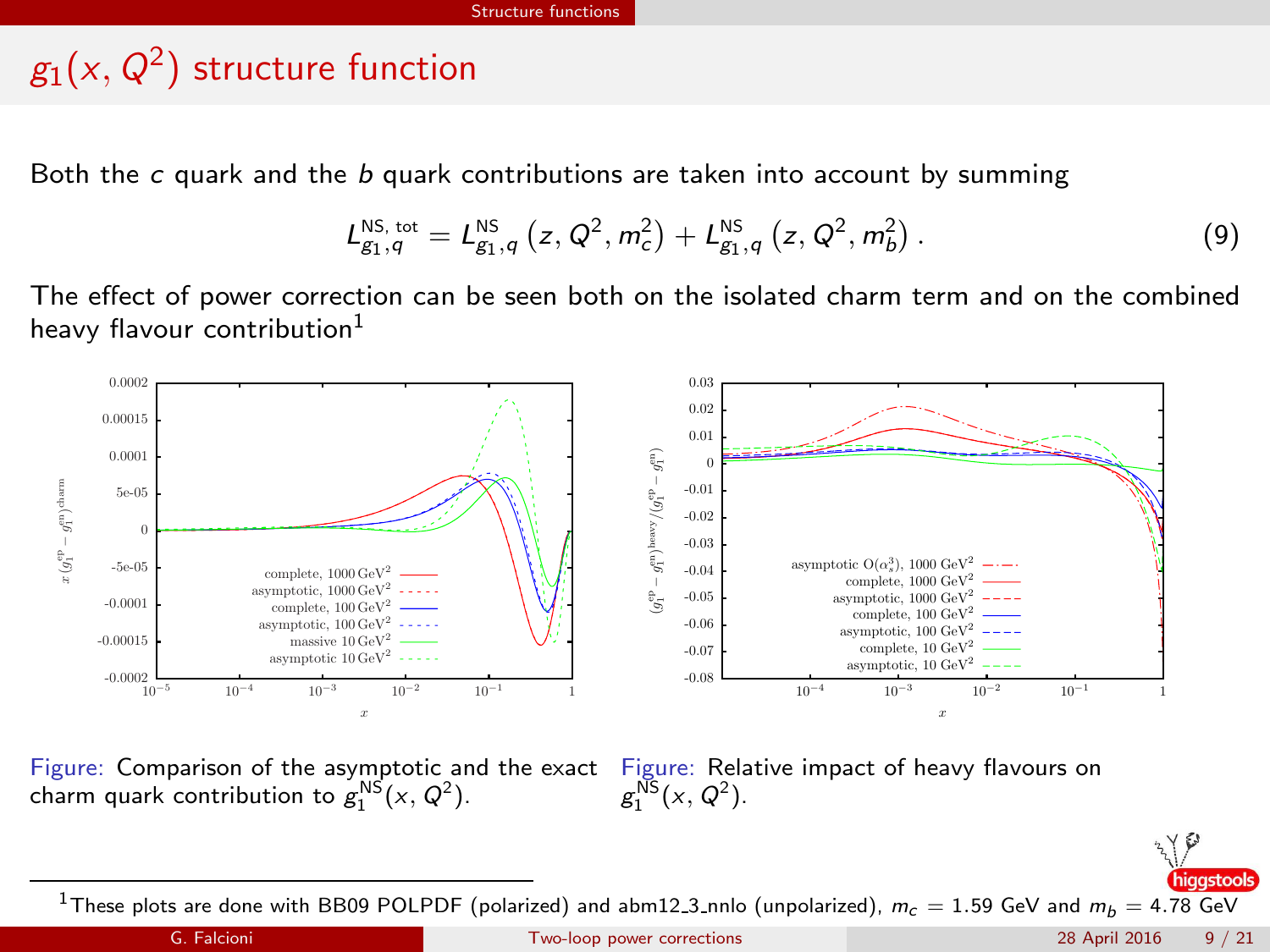# $F_1(x,Q^2)$  structure function

Similarly, the symmetric part of the hadronic tensor,  $\,{\cal W}^{(S)}_{\mu\nu}$  , is obtained from the unpolarized  $\,q\,\gamma^*$ scattering process. Illustrations for the combination



Figure: Comparison of the asymptotic and the exact charm quark contribution to  $F_1^{\text{NS}}(x, Q^2)$ .

Figure: Relative impact of heavy flavours on  $F_1^{\text{NS}}(x, Q^2)$ .

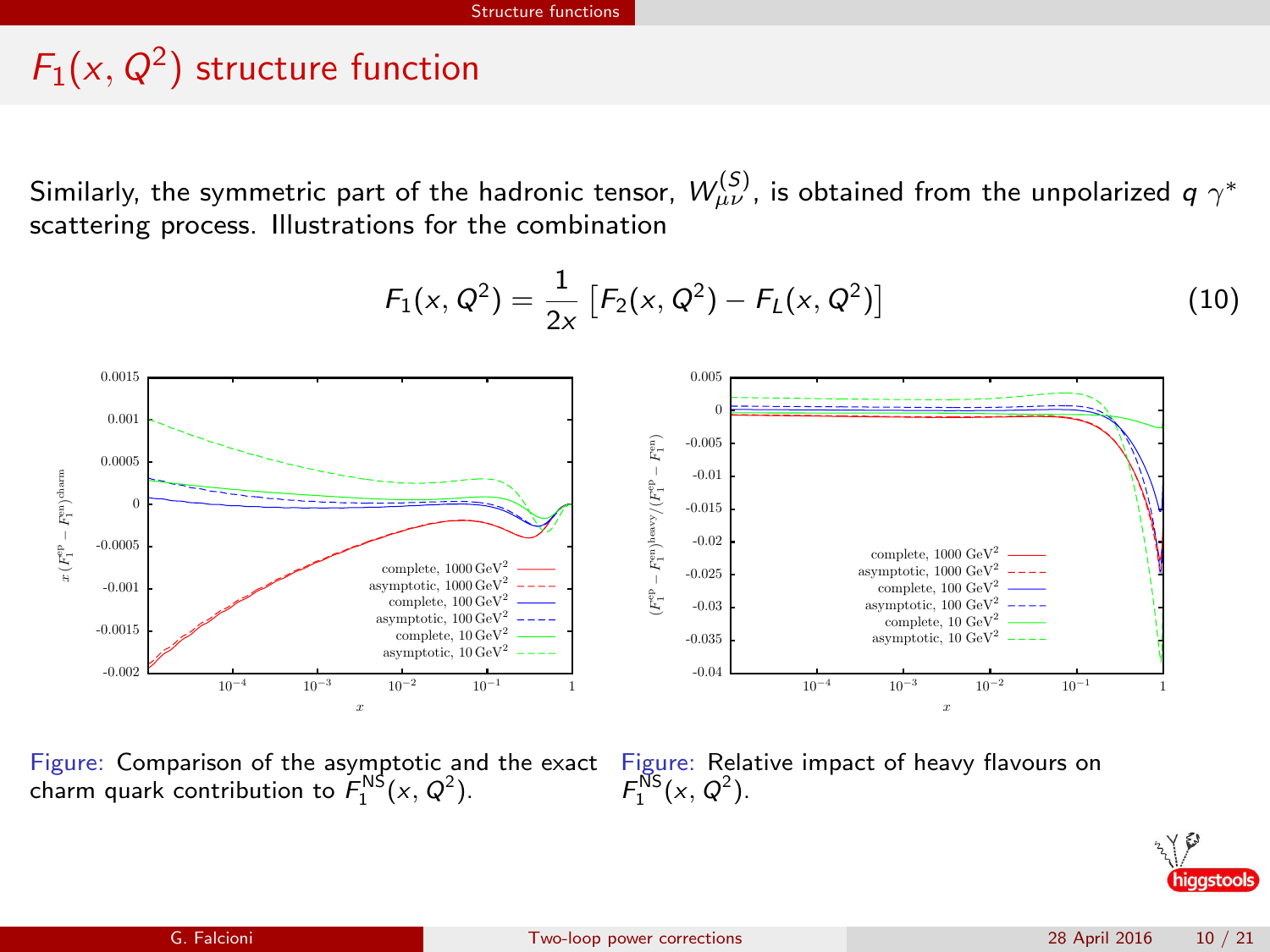# $F_2(x,Q^2)$  structure function

The asymptotic approximation works better for the structure function  $F_2(x,Q^2)$  alone. Indeed  $F_1(x,Q^2)$  includes also  $F_L(x,Q^2)$ , which approaches the asymptotic limit at higher values of  $Q^2$ .



Figure: Comparison of the asymptotic and the exact charm quark contribution to  $F_2^{\text{NS}}(x, Q^2)$ .

Figure: Relative impact of heavy flavours on  $F_2^{\overline{\text{NS}}}(x, Q^2)$ .

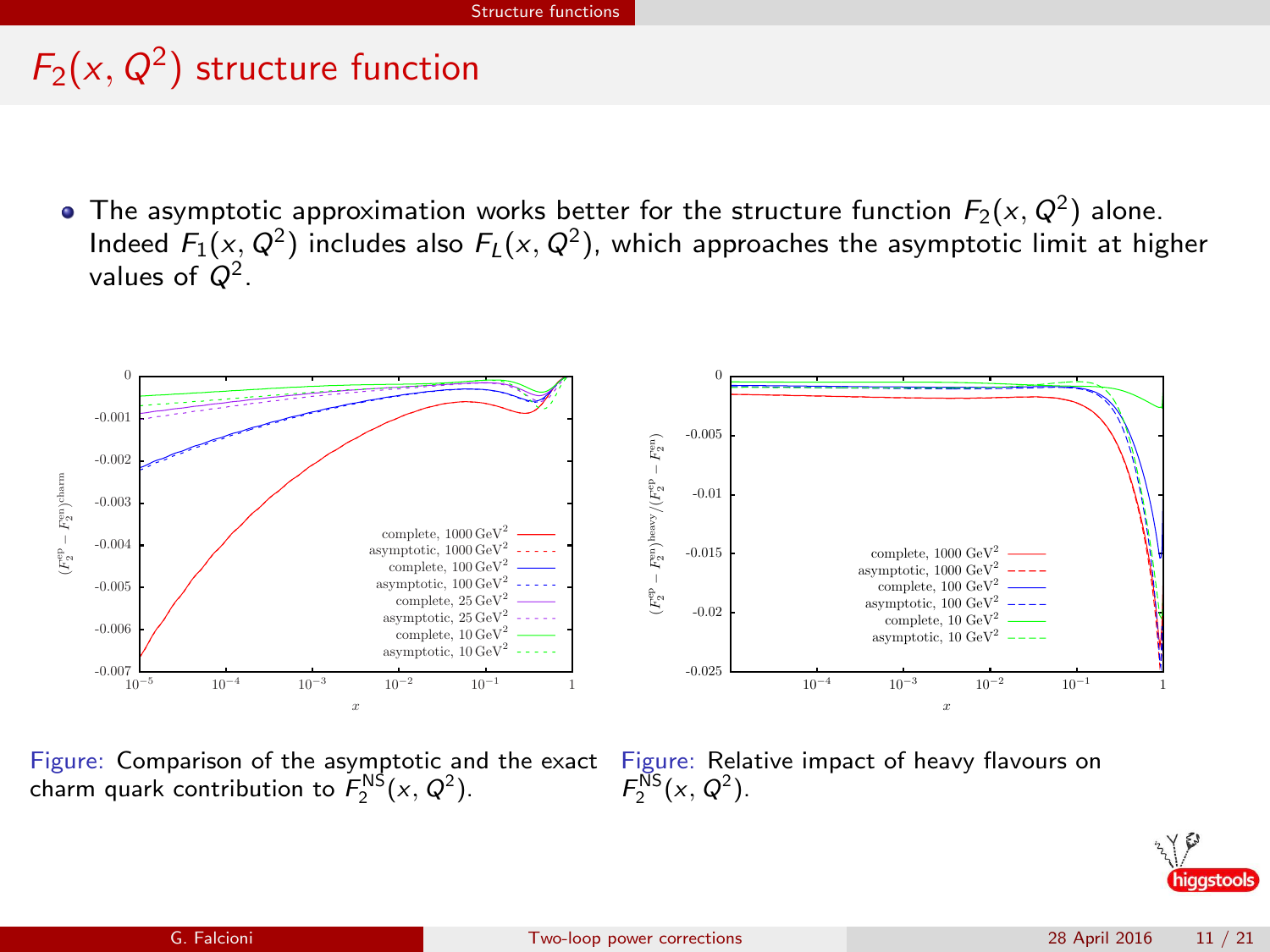## Charged current

Charged current DIS  $q + W^{\pm} \rightarrow X$  has

$$
W_{\mu\nu}^{(A)} = i \epsilon_{\mu\nu\rho\sigma} \frac{P^{\rho} q^{\sigma}}{2P \cdot q} F_3^{\Psi^{\pm}}(x, Q^2).
$$
 (11)

It is useful to consider the antisymmetric combinations under crossing:

$$
F_i^{(-)}(x,Q^2) = \left[ F_i^{W^+}(x,Q^2) - F_i^{W^-}(x,Q^2) \right], \ F_3^{(-)}(x,Q^2) = \left[ F_3^{W^+}(x,Q^2) + F_3^{W^-}(x,Q^2) \right],
$$

 $i=2, L$ . Factorization involves a new term, depending on the variable  $\tilde{x} = \mathsf{x}\frac{\mathrm{Q}^2 + m_Q^2}{\mathrm{Q}^2}$ 

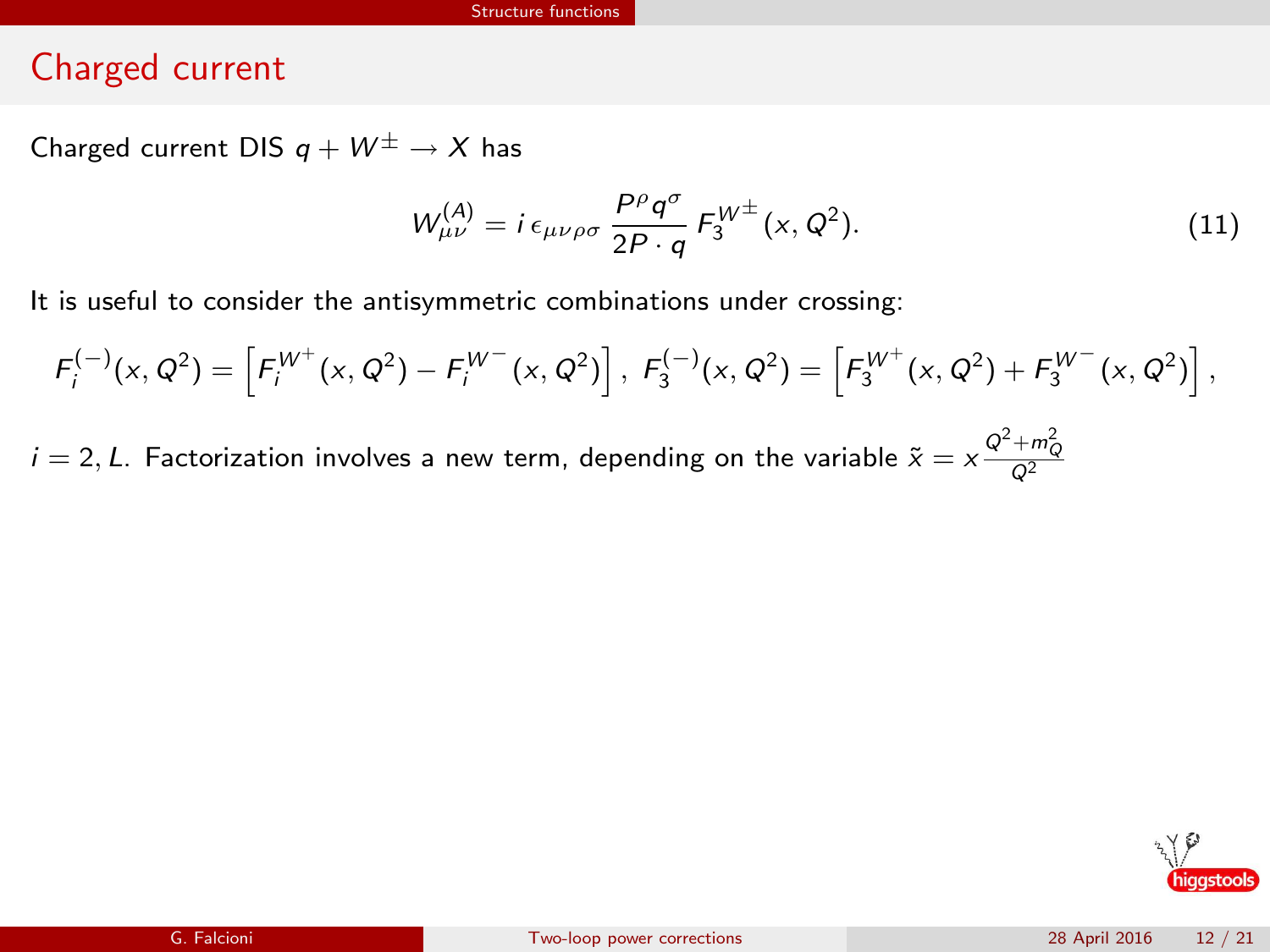### Charged current

Charged current DIS  $q + W^{\pm} \rightarrow X$  has

$$
W_{\mu\nu}^{(A)} = i \epsilon_{\mu\nu\rho\sigma} \frac{P^{\rho}q^{\sigma}}{2P \cdot q} F_3^{W^{\pm}}(x, Q^2).
$$
 (11)

It is useful to consider the antisymmetric combinations under crossing:

$$
F_i^{(-)}(x,Q^2) = \left[ F_i^{W^+}(x,Q^2) - F_i^{W^-}(x,Q^2) \right], F_3^{(-)}(x,Q^2) = \left[ F_3^{W^+}(x,Q^2) + F_3^{W^-}(x,Q^2) \right],
$$

 $i=2, L$ . Factorization involves a new term, depending on the variable  $\tilde{x} = \mathsf{x}\frac{\mathrm{Q}^2 + m_Q^2}{\mathrm{Q}^2}$ 

$$
F_2^{(-)}(x, Q^2) = 2\left\{ x \int_x^1 \frac{dz}{z} \left[ |V_{du}|^2 d_V\left(\frac{x}{z}\right) - (|V_{du}|^2 + |V_{su}|^2) u_V\left(\frac{x}{z}\right) \right] \left(C_{2,q}^{NS}(z) + L_{2,q}^{NS}(z)\right) + \tilde{x} \int_{\tilde{x}}^1 \frac{dz}{z} |V_{dc}|^2 d_V\left(\frac{\tilde{x}}{z}\right) H_{2,q}^{NS}(z) \right\}
$$
(12)

$$
F_3^{(-)}(x, Q^2) = 2\left\{ \int_x^1 \frac{dz}{z} \left[ |V_{du}|^2 d_v \left( \frac{x}{z} \right) + (|V_{du}|^2 + |V_{su}|^2) u_v \left( \frac{x}{z} \right) \right] \left( C_{3,q}^{NS}(z) + L_{3,q}^{NS}(z) \right) + \int_{\tilde{x}}^1 \frac{dz}{z} |V_{dc}|^2 d_v \left( \frac{\tilde{x}}{z} \right) H_{3,q}^{NS}(z) \right\},
$$

 $q_v(x,\mu^2) = q(x,\mu^2) - \overline{q}(x,\mu^2)$  are the valence quark q PDFs.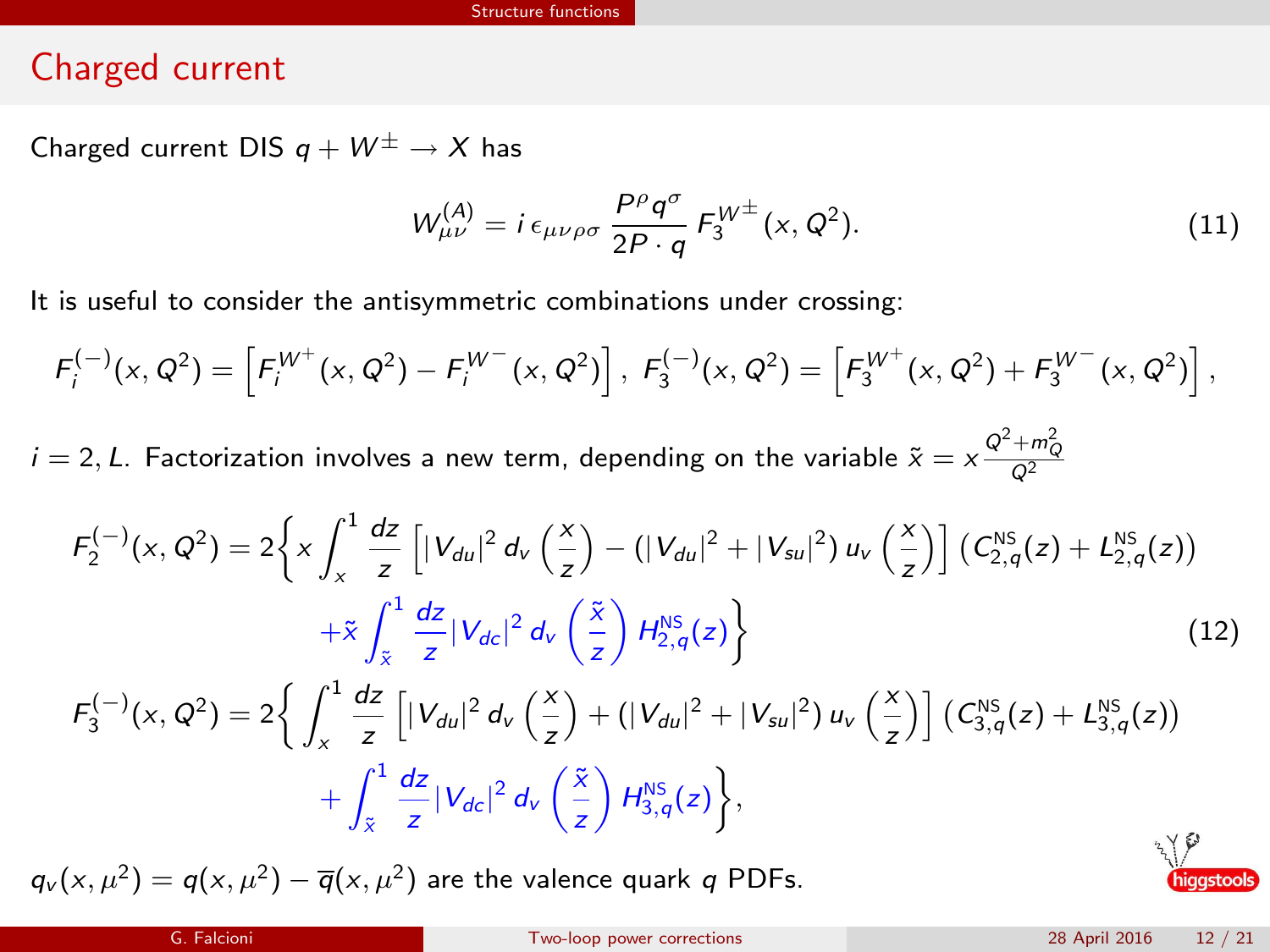## Charged current

### New feature

The Wilson coefficient  $H_{i,q}^{\text{NS}}$  describes the coupling of the gauge boson to a heavy flavour quark.

- $H_i^{\text{NS}}$  is already present at tree level.
- The Biorken variable  $x$  is bounded by

$$
\tilde{x}=x\frac{Q^2+m_Q^2}{Q^2}\leq 1,\qquad \quad \textbf{(13)}
$$

because part of the incoming energy goes in the production of the massive final state (slow rescaling).

• The contribution of  $H^{NS}$  is suppressed by the CKM matrix element  $|V_{dc}|^2 \simeq$  0.05 with respect to  $L^{NS}$  and  $C^{NS}$ .

The coefficients  $H_{i,q}^{\text{NS}}$  are known exactly at one loop (Gottschalk '81; Glück, Kretzer, Reya '96; Blümlein, Hasselhuhn, Kovacikova, Moch '11). CKM suppression allows to use the asymptotic two-loop formulae (Blümlein, Pfoh, Hasselhuhn '14).



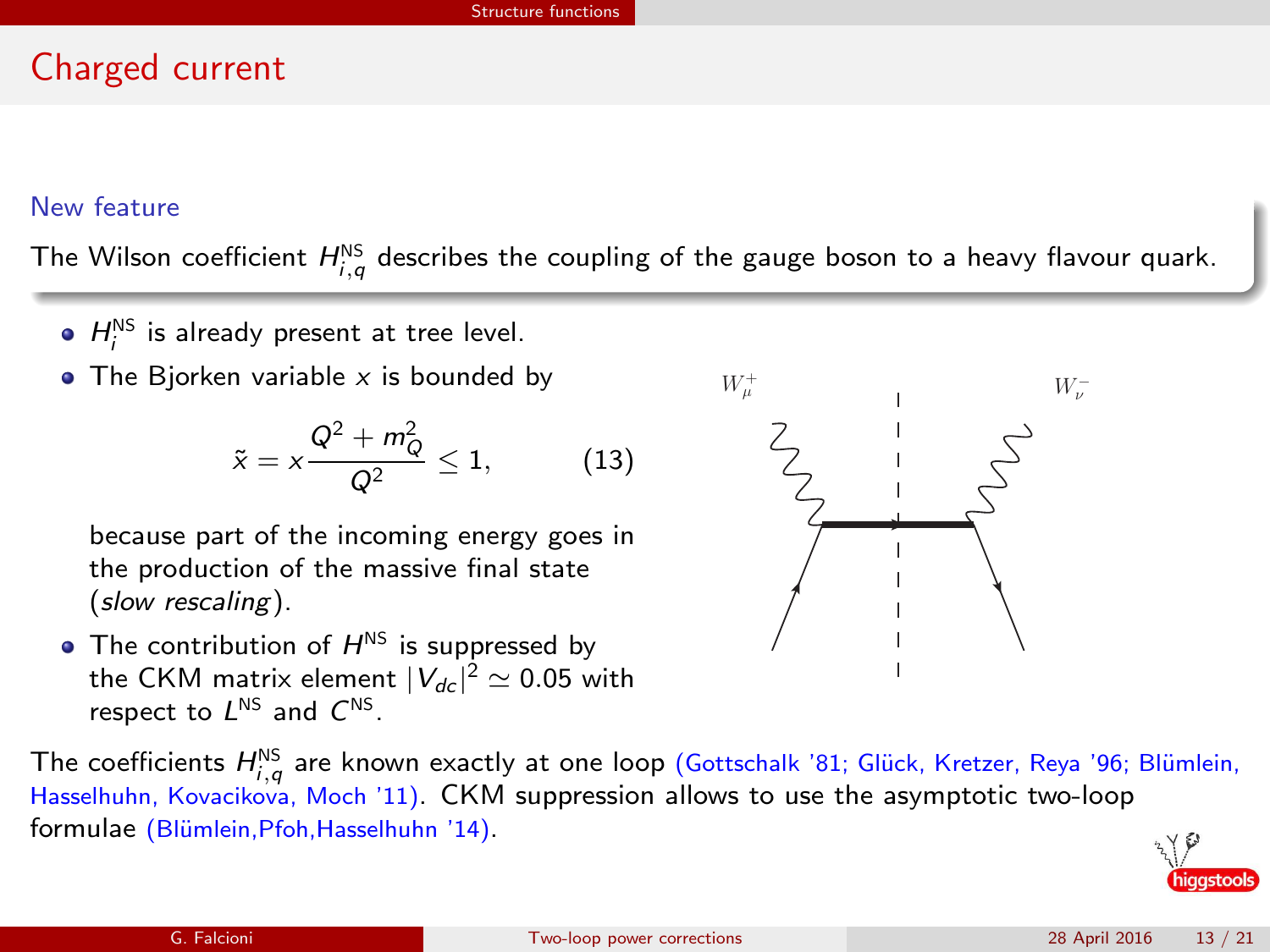# Charged current plots:  $F_1(x, Q^2)$

- Relying on this approximation  $H^{\text{NS}}_{i,q}$  are implemented up to two-loops.
- Massless Wilson coefficients at the same order are also available (Zijlstra, van Neerven '92; Moch, Vermaseren '99; Moch, Rogal, Vogt '07).
- Two-loop power corrections to  $L_{i,q}^{\text{NS}}$  for  $i = 2, L$  are known from the neutral current calculation.
- Regarding  $F_3(x, Q^2)$ ,  $L_{3,q}^{\text{NS}} = L_{g_1,q}^{\text{NS}}$  at two loops.



Figure: Impact of the heavy flavours (both  $H_{1,q}^{\text{NS}}$  and  $L_{1,q}^{\text{NS}}$ ) on the structure function.

iaastool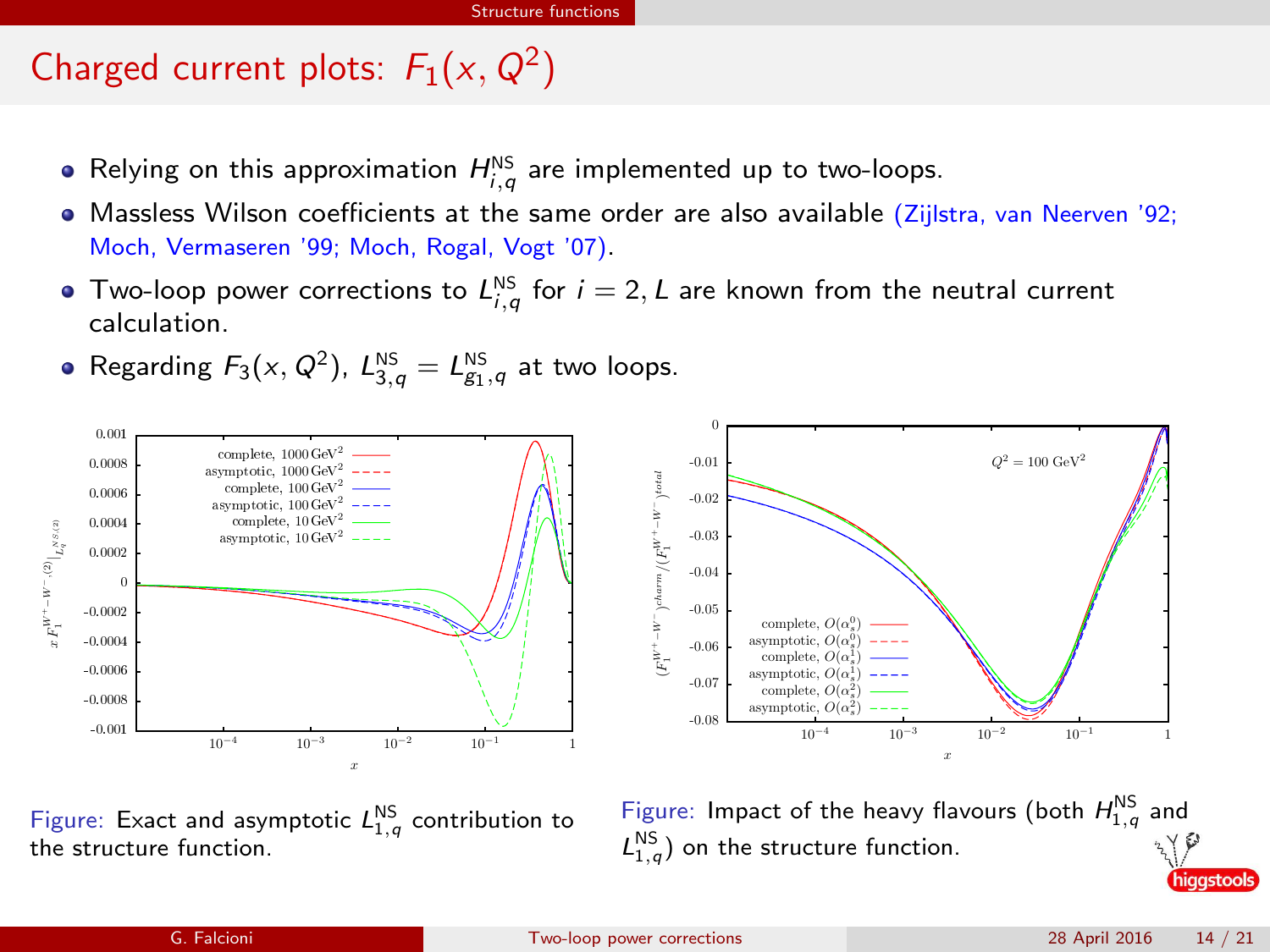# Charged current plots:  $F_2(x, Q^2)$  and  $F_3(x, Q^2)$

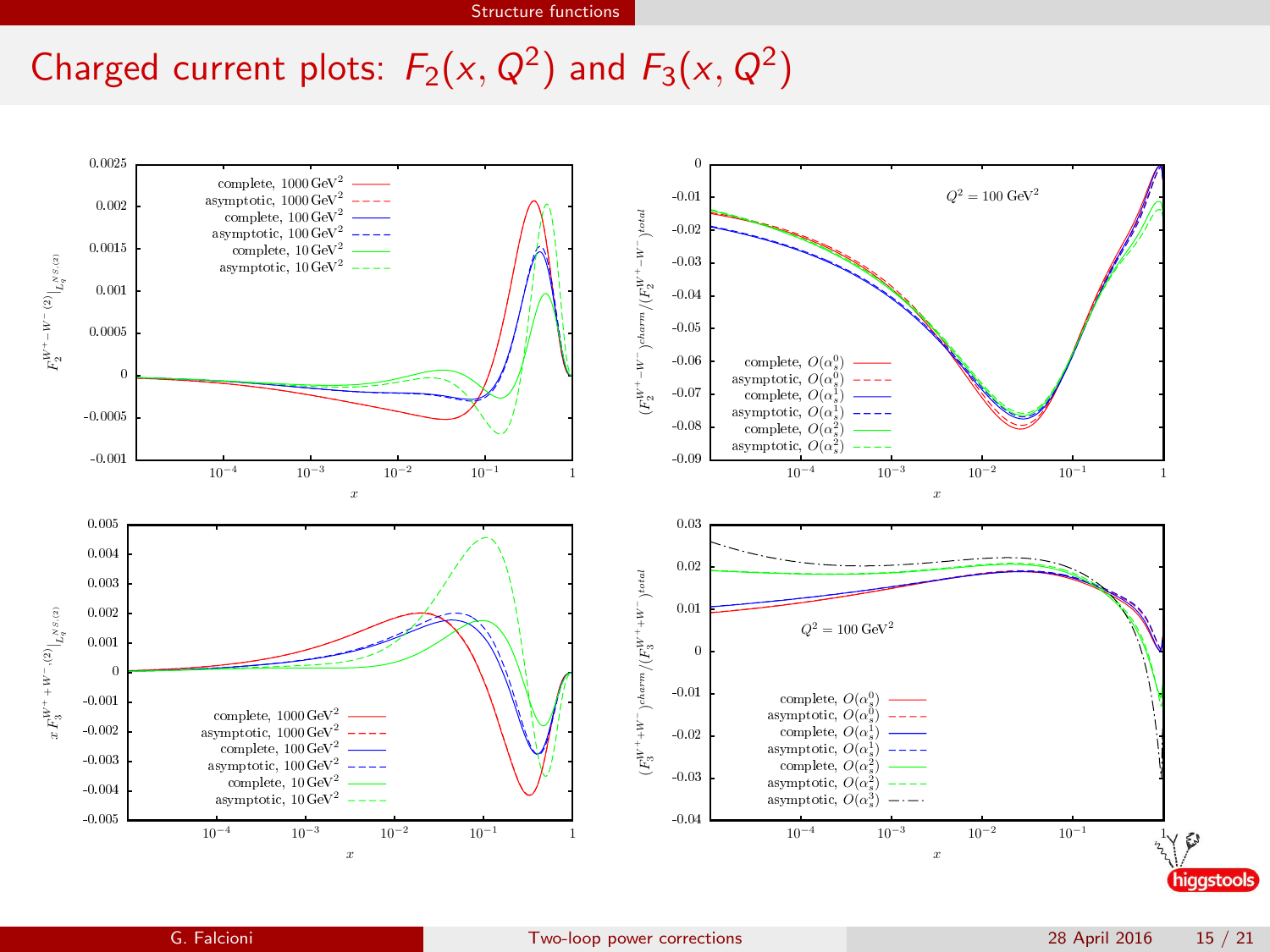## QCD sum rules

The integrals of non-singlet structure functions give a set of sum rules

$$
\Delta g_1(Q^2) = \int_0^1 dx \left[ g_1^{e\rho}(x, Q^2) - g_1^{e\rho}(x, Q^2) \right] = K_{g_1}(n_f) A^{g_1}(\alpha_s, Q^2) \text{ Pol. Bjorken,}
$$
\n
$$
\Delta F_1(Q^2) = \int_0^1 dx \left[ F_1^{\overline{\nu}\rho}(x, Q^2) - F_1^{\nu\rho}(x, Q^2) \right] = K_1(n_f) A^{f_1}(\alpha_s, Q^2) \text{ Unpol. Bjorken,}
$$
\n
$$
\Delta F_2(Q^2) = \int_0^1 \frac{dx}{x} \left[ F_2^{\overline{\nu}\rho}(x, Q^2) - F_2^{\nu\rho}(x, Q^2) \right] = K_2(n_f) \qquad \text{Adler sum rule,}
$$
\n
$$
\Delta F_3(Q^2) = \int_0^1 dx \left[ F_3^{\overline{\nu}\rho}(x, Q^2) + F_3^{\nu\rho}(x, Q^2) \right] = K_3(n_f) A^{f_3}(\alpha_s, Q^2) \text{ Gross Llewellyn Smith.}
$$
\n(14)

 $K_i(n_f)$  is the parton model result, QCD radiative corrections are encoded in  $A^i(\alpha_s,Q^2)$ . Massless contributions known at 4 loops (Baikov, Chetyrkin, Kühn '10; Chetyrkin '14).

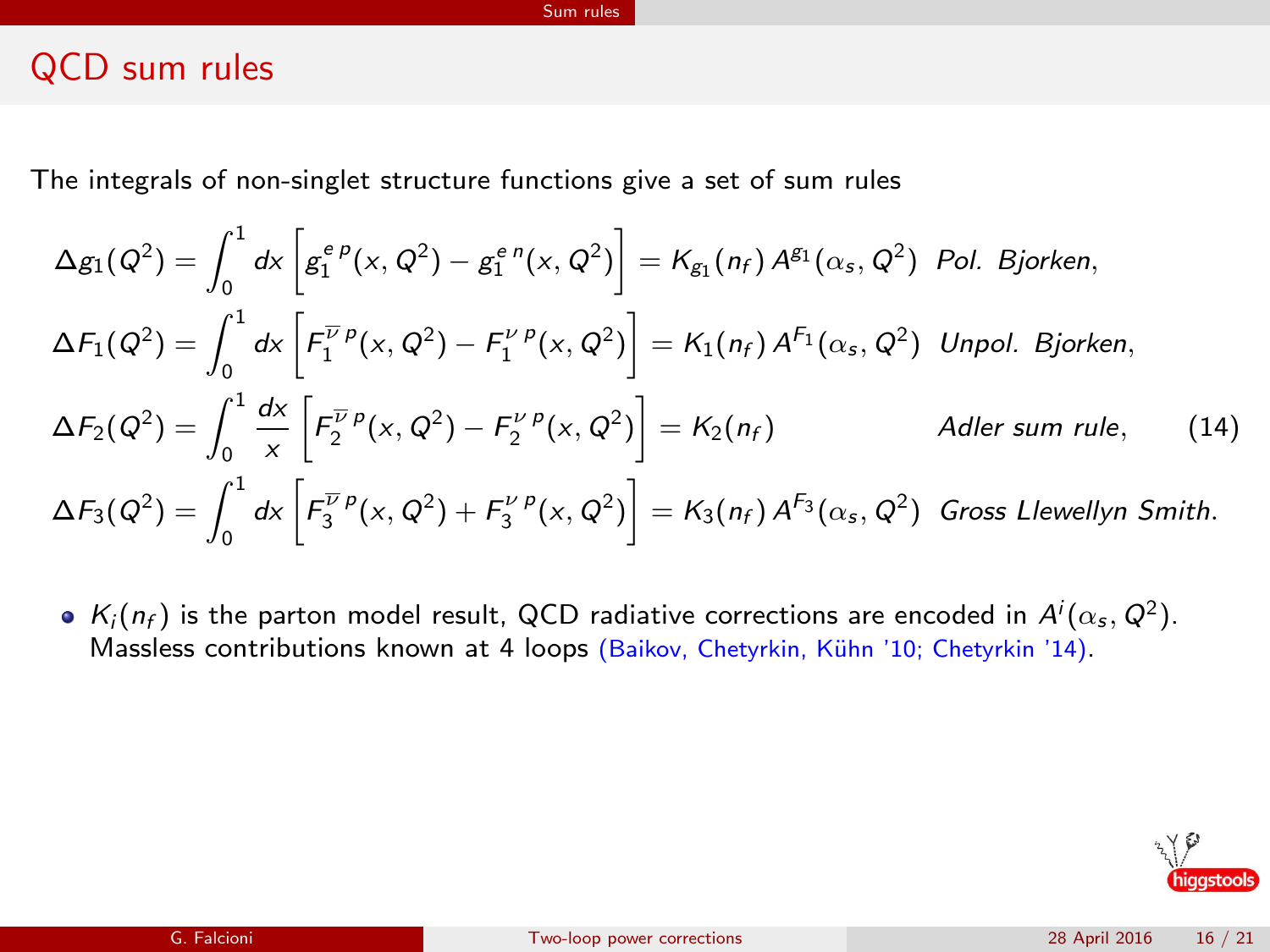## QCD sum rules

The integrals of non-singlet structure functions give a set of sum rules

$$
\Delta g_1(Q^2) = \int_0^1 dx \left[ g_1^{e\rho}(x, Q^2) - g_1^{e\rho}(x, Q^2) \right] = K_{g_1}(n_f) A^{g_1}(\alpha_s, Q^2) \text{ Pol. Bjorken,}
$$
\n
$$
\Delta F_1(Q^2) = \int_0^1 dx \left[ F_1^{\overline{\nu}\rho}(x, Q^2) - F_1^{\nu\rho}(x, Q^2) \right] = K_1(n_f) A^{f_1}(\alpha_s, Q^2) \text{ Unpol. Bjorken,}
$$
\n
$$
\Delta F_2(Q^2) = \int_0^1 \frac{dx}{x} \left[ F_2^{\overline{\nu}\rho}(x, Q^2) - F_2^{\nu\rho}(x, Q^2) \right] = K_2(n_f) \qquad \text{Adler sum rule,}
$$
\n
$$
\Delta F_3(Q^2) = \int_0^1 dx \left[ F_3^{\overline{\nu}\rho}(x, Q^2) + F_3^{\nu\rho}(x, Q^2) \right] = K_3(n_f) A^{f_3}(\alpha_s, Q^2) \text{ Gross Llewellyn Smith.}
$$
\n(14)

 $K_i(n_f)$  is the parton model result, QCD radiative corrections are encoded in  $A^i(\alpha_s,Q^2)$ . Massless contributions known at 4 loops (Baikov, Chetyrkin, Kühn '10; Chetyrkin '14).

### Heavy flavour contribution

Having the analytic expression of  $F_i(x,Q^2)$ , we compute the power corrections to  $A^i$ . We verified the Adler sum rule as non-trivial check on the structure function  $F_2$ .

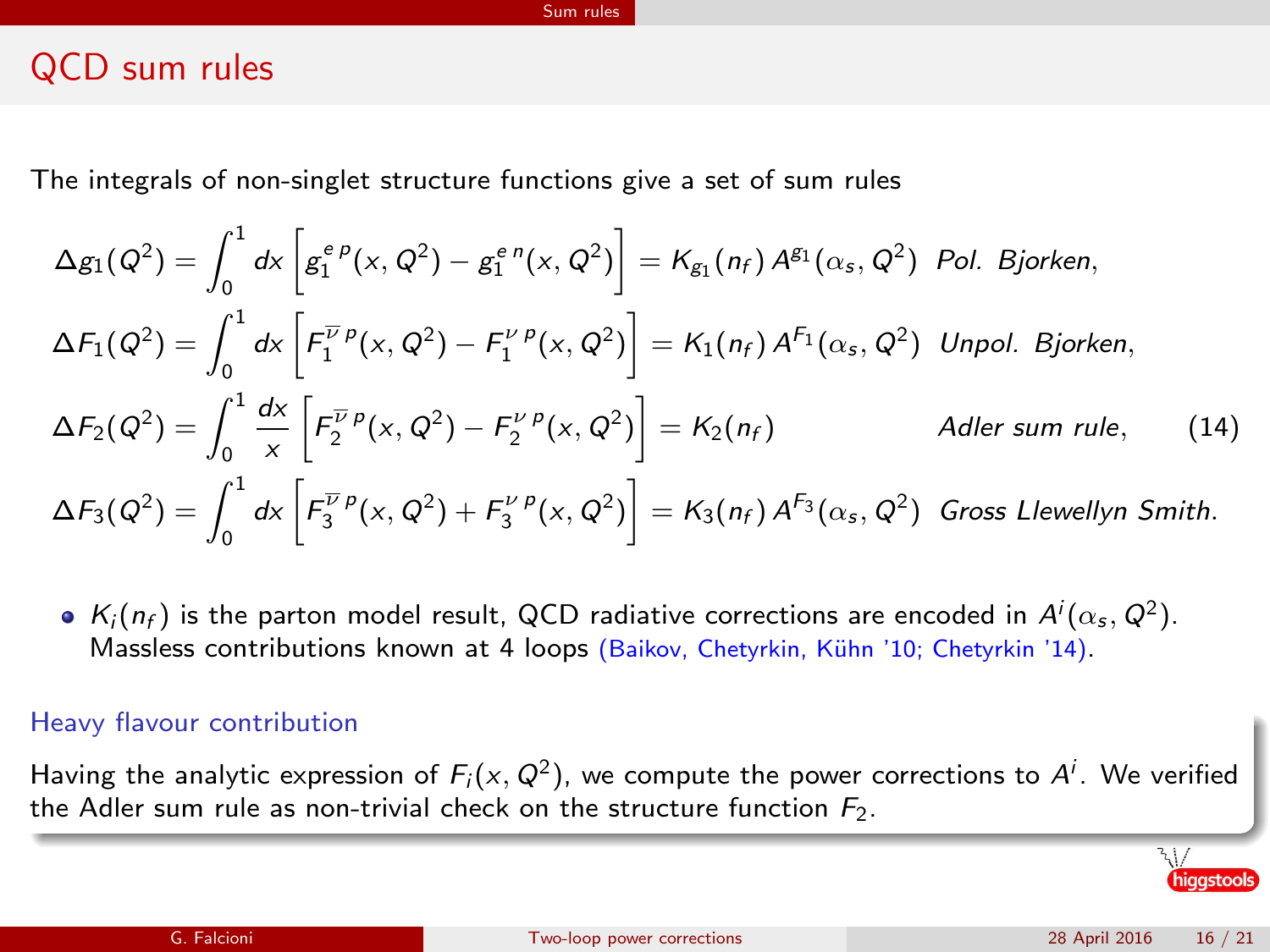# $A^{g_1}$ : two-loop power corrections

The contribution of massive flavours to  $A^{g_1}$  is

$$
\Delta g_1^{\text{massive}}(\xi) = \int_0^1 dx \int_x^1 \frac{dz}{z} L_{g_1, q}^{\text{NS}}(z) \cdot \left\{ \frac{1}{2} \left[ \tilde{\Delta}_p \left( \frac{x}{z} \right) - \tilde{\Delta}_n \left( \frac{x}{z} \right) \right] \right\}
$$

$$
= \underbrace{\int_0^1 dy \frac{\tilde{\Delta}_p(y) - \tilde{\Delta}_n(y)}{2}}_{K_{g_1}(n_f) = \frac{1}{6} \left| \frac{c_A}{c_V} \right|} \times \underbrace{\int_0^1 dz L_{g_1, q}^{\text{NS}}(z)}_{C_{pG_j}^Q(\xi)}
$$
(15)

By introducing  $\lambda=\sqrt{1+\frac{4}{\xi}}$  and computing the integral of the Wilson coefficient<sup>2</sup> we get

$$
C_{pBj}^{Q}(\xi) = -\left(\frac{\alpha_{s}}{4\pi}\right)^{2} \frac{C_{F}T_{F}}{315\xi^{2}} \left\{ 2100 \log \left(\frac{\lambda+1}{\lambda-1}\right)^{2} - \xi \left(6\xi^{2} + 2735\xi + 11724\right) + \lambda \log \left(\frac{\lambda+1}{\lambda-1}\right) \right\}
$$

$$
\times \xi \left(3\xi^{3} + 106\xi^{2} + 1054\xi + 4812\right) - \xi^{2} \left(3\xi^{2} + 112\xi + 1260\right) \log(\xi) \right\}.
$$
(16)  

$$
C_{pBj}^{Q}(\xi) \xrightarrow[\xi \gg 1]{} \left(\frac{\alpha_{s}}{4\pi}\right)^{2} C_{F}T_{F}\left[8 + \frac{1}{\xi}\left(\frac{272}{9} - \frac{64}{3}\log(\xi)\right) + O\left(\frac{\log^{2}(\xi)}{\xi^{2}}\right)\right].
$$

Differently to the non-inclusive case (Blümlein, van Neerven '98), no large logarithm survives in the massless limit  $Q^2 \gg m_Q^2$ .

<sup>2</sup>Two-loop power corrections to the Gross Llewellyn Smith sum rule are immediately derived, as  $L_{g_1,q}^{\text{NS}}(z,\xi) = L_{3,q}^{\text{NS}}(z,\xi)$ .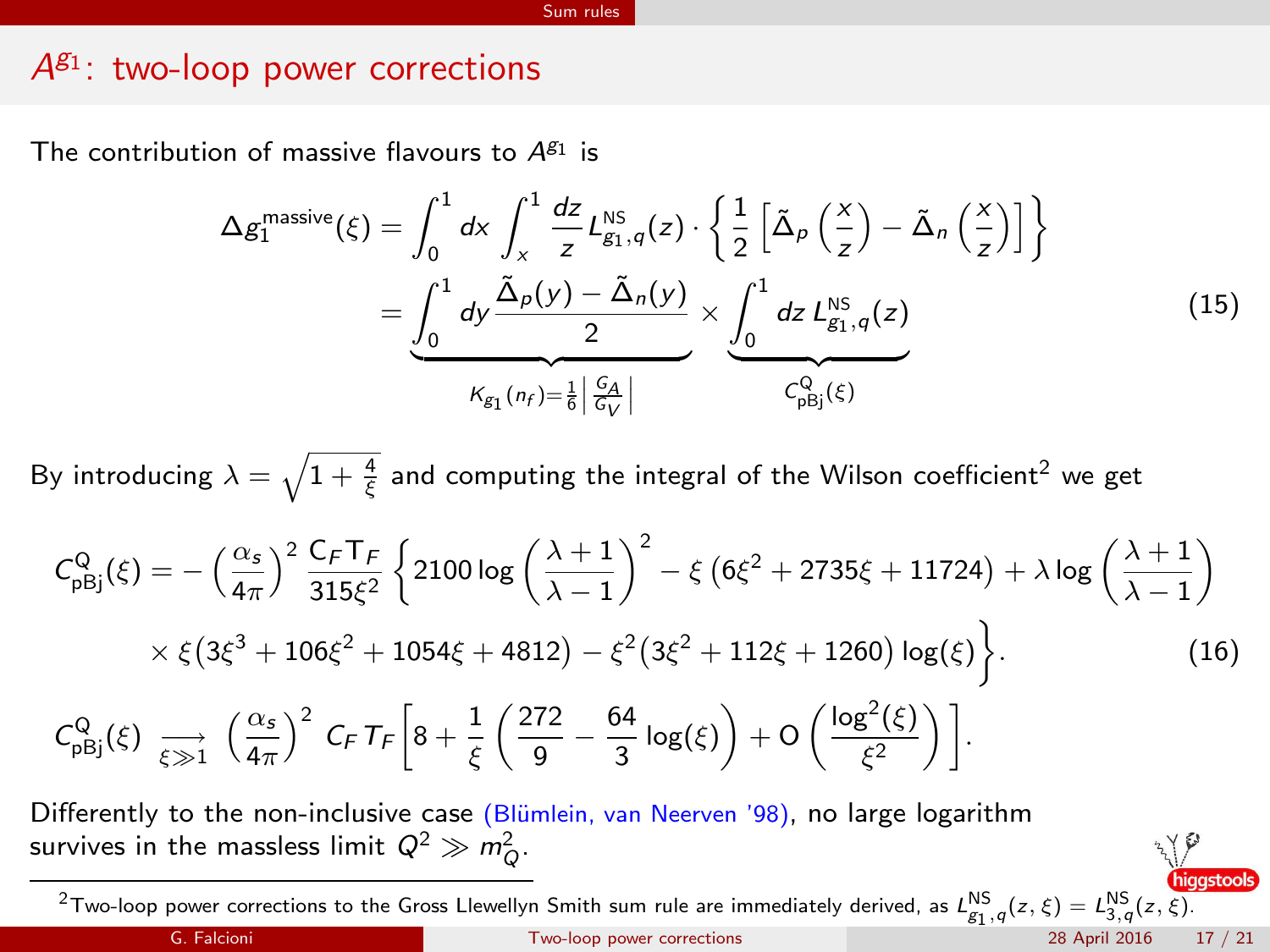### Polarized Bjorken sum rule

### Features

The contribution of heavy flavours

implements the transition to one more massless flavour  $n_f \rightarrow n_f+1$  in the limit  $Q^2 \gg m_Q^2$ 

$$
A^{g_1}(\xi) = 1 - \frac{\alpha_s}{\pi} + \left(\frac{\alpha_s}{\pi}\right)^2 \left[ -4.58333 + 0.33333 n_f + C_{\text{pBj}}^{Q,(2)}(\xi) \right] + \mathcal{O}(\alpha_s^3), \tag{17}
$$

becomes even negative at small scales  $Q^2 = m_Q^2$ , because of the virtual corrections.



Figure:  $C_{pBJ}^{c,(2)}(\xi)$  (solid) compared to the transition to one more massless flavour  $n_f \rightarrow n_f + 1$  (dashed).

Figure: Contribution of bottom and charm quarks  $C_{\text{pBJ}}^{c,(2)}(\xi) + C_{\text{pBJ}}^{b,(2)}(\xi)$  (solid) vs  $n_f \rightarrow n_f + 2$ .

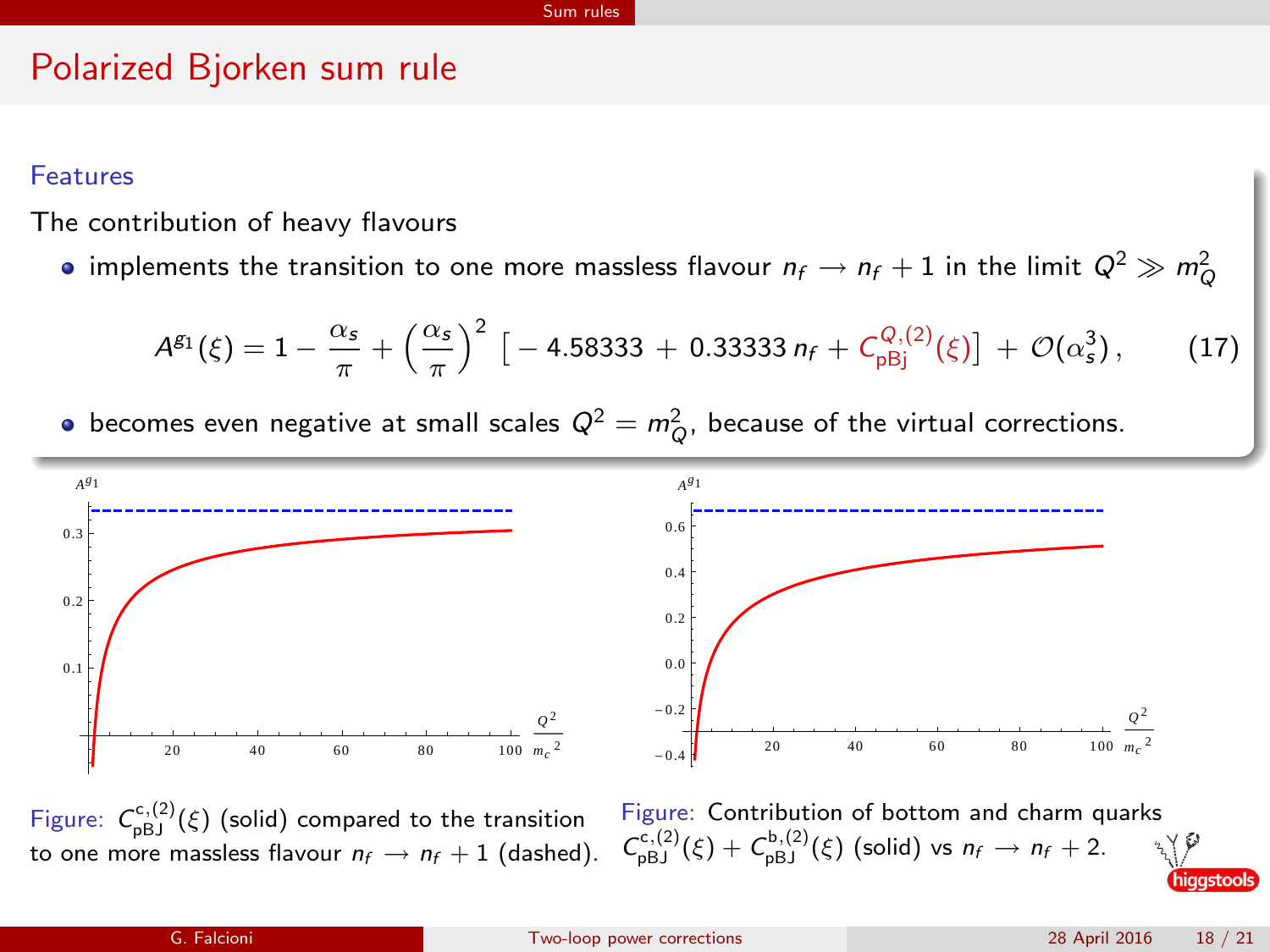## Unpolarized Bjorken sum rule

$$
A^{F_1} = 1 - \left(\frac{\alpha_s}{\pi}\right) \left[0.66667 + C_{u\text{Bj}}^{Q,(1)}(\xi)\right] + \left(\frac{\alpha_s}{\pi}\right)^2 \left[-3.83333 + 0.29630 n_f + C_{u\text{Bj}}^{Q,(2)}(\xi)\right] + \mathcal{O}(\alpha_s^3),\tag{18}
$$

 $C_{\text{uBj}}^{Q,(1)}(\xi)$ : first moment of the one-loop Wilson coefficient  $H_1$  (Blümlein, van Neerven '98).

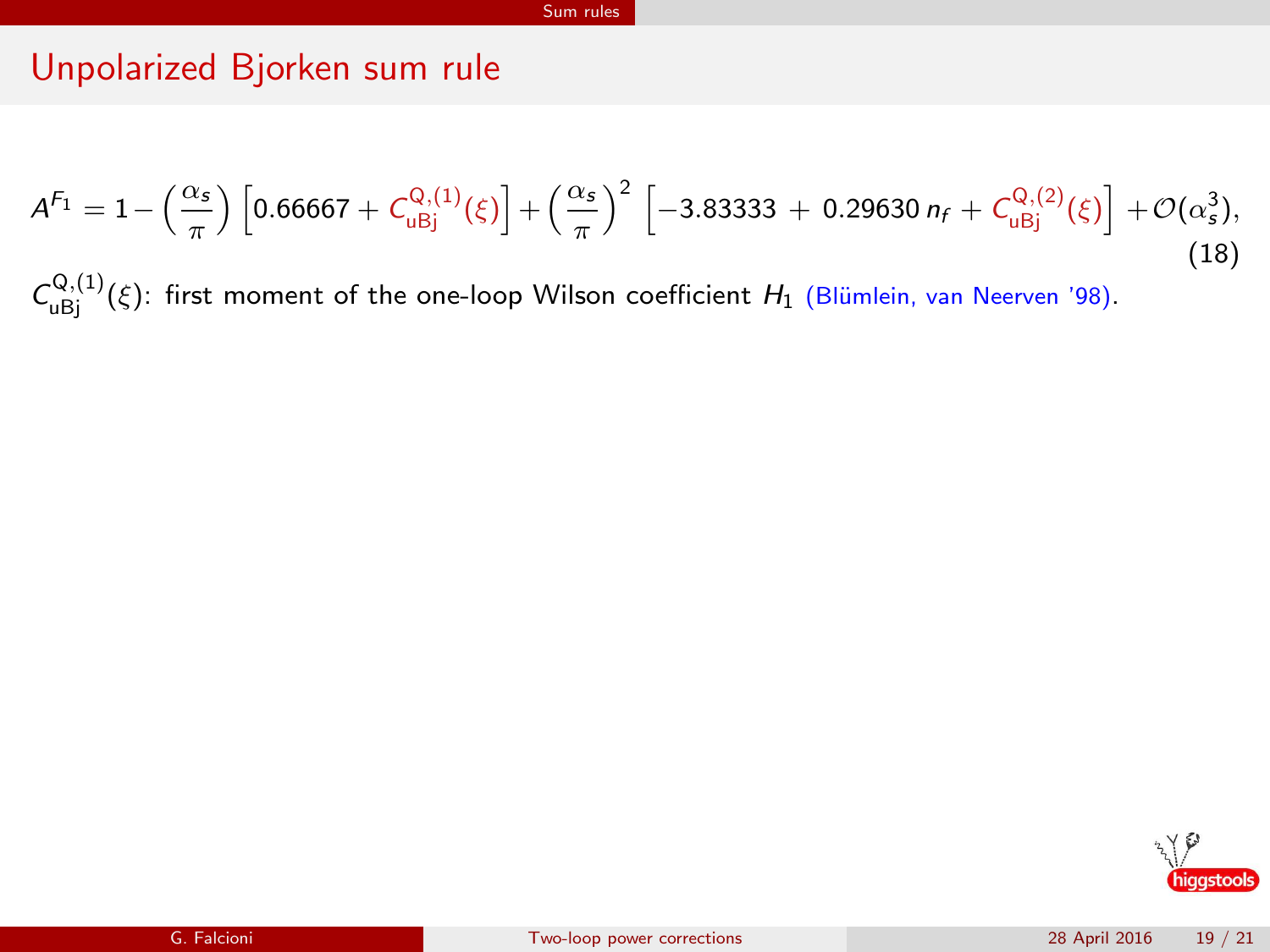# Unpolarized Bjorken sum rule

$$
A^{F_1} = 1 - \left(\frac{\alpha_s}{\pi}\right) \left[0.66667 + C_{u\text{Bj}}^{Q,(1)}(\xi)\right] + \left(\frac{\alpha_s}{\pi}\right)^2 \left[-3.83333 + 0.29630 n_f + C_{u\text{Bj}}^{Q,(2)}(\xi)\right] + \mathcal{O}(\alpha_s^3),\tag{18}
$$

 $C_{\text{uBj}}^{Q,(1)}(\xi)$ : first moment of the one-loop Wilson coefficient  $H_1$  (Blümlein, van Neerven '98).

$$
C_{uBj}^{Q,(2)}(\xi) = C_F T_F \left\{ \frac{1129}{2520} - \frac{1}{2\xi^2} \log \left( \frac{\lambda + 1}{\lambda - 1} \right)^2 + \frac{107}{42\xi} - \frac{\xi}{420} + \lambda \log \left( \frac{\lambda + 1}{\lambda - 1} \right) \times \left( -\frac{67}{420} - \frac{43}{42\xi} - \frac{\xi}{420} + \frac{\xi^2}{840} \right) + \left( \frac{1}{6} - \frac{\xi^2}{840} \right) \log(\xi) \right\}, \qquad (19)
$$
  

$$
C_{uBj}^{Q,(2)}(\xi) \underset{\xi \gg 1}{\longrightarrow} C_F T_F \left[ \frac{4}{9} + \frac{1}{\xi} \left( \frac{20}{9} - \frac{4}{3} \log(\xi) \right) \right] + O\left( \frac{\log^2(\xi)}{\xi^2} \right).
$$

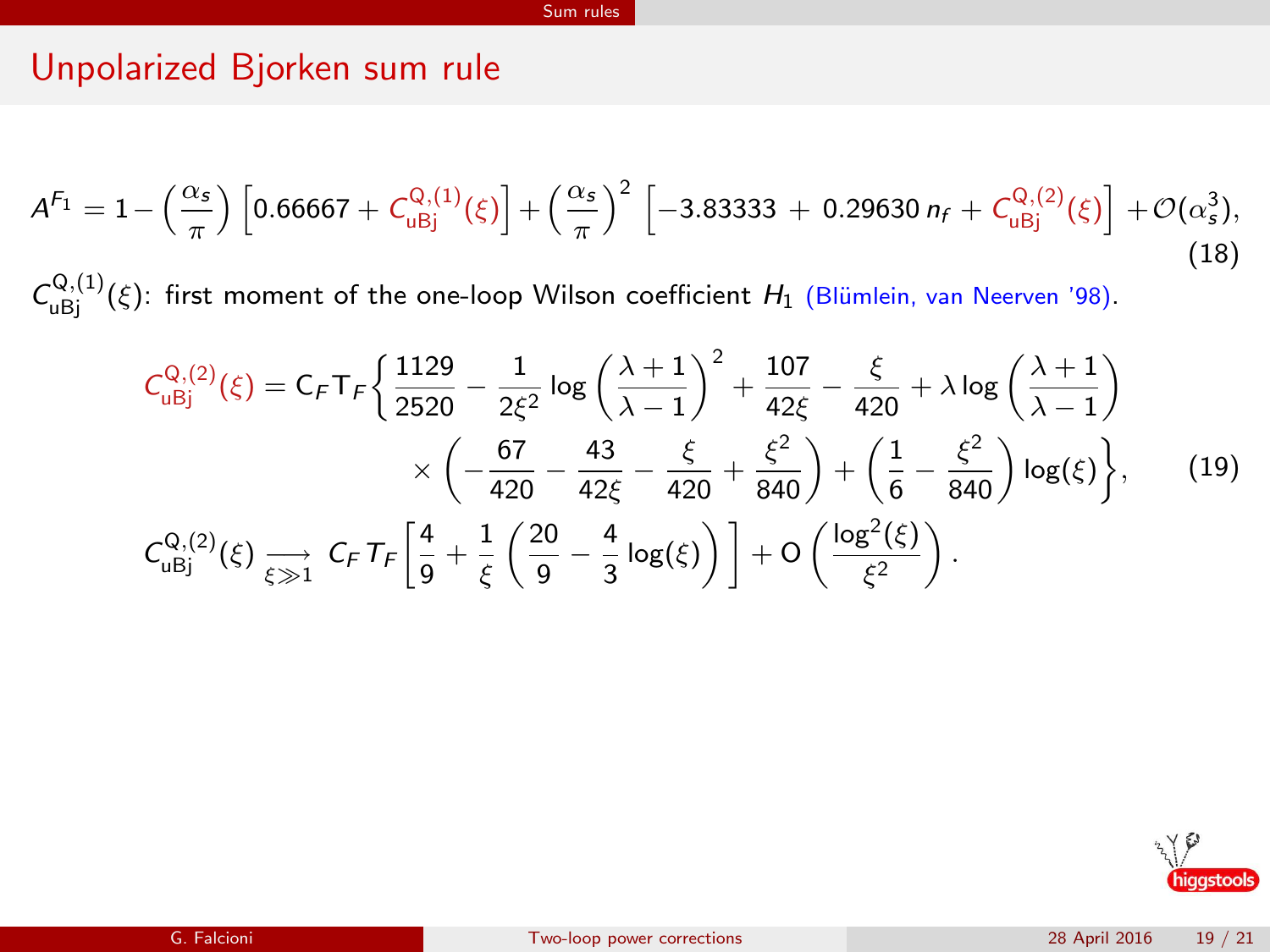# Unpolarized Bjorken sum rule

$$
A^{F_1} = 1 - \left(\frac{\alpha_s}{\pi}\right) \left[0.66667 + C_{u\text{Bj}}^{Q,(1)}(\xi)\right] + \left(\frac{\alpha_s}{\pi}\right)^2 \left[-3.83333 + 0.29630 n_f + C_{u\text{Bj}}^{Q,(2)}(\xi)\right] + \mathcal{O}(\alpha_s^3),\tag{18}
$$

 $C_{\text{uBj}}^{Q,(1)}(\xi)$ : first moment of the one-loop Wilson coefficient  $H_1$  (Blümlein, van Neerven '98).

$$
C_{u\text{Bj}}^{Q,(2)}(\xi) = C_F T_F \left\{ \frac{1129}{2520} - \frac{1}{2\xi^2} \log \left( \frac{\lambda + 1}{\lambda - 1} \right)^2 + \frac{107}{42\xi} - \frac{\xi}{420} + \lambda \log \left( \frac{\lambda + 1}{\lambda - 1} \right) \right.\times \left( -\frac{67}{420} - \frac{43}{42\xi} - \frac{\xi}{420} + \frac{\xi^2}{840} \right) + \left( \frac{1}{6} - \frac{\xi^2}{840} \right) \log(\xi) \right\}, \qquad (19)
$$
  

$$
C_{u\text{Bj}}^{Q,(2)}(\xi) \underset{\xi \gg 1}{\longrightarrow} C_F T_F \left[ \frac{4}{9} + \frac{1}{\xi} \left( \frac{20}{9} - \frac{4}{3} \log(\xi) \right) \right] + O\left( \frac{\log^2(\xi)}{\xi^2} \right).
$$



- No logarithmic corrections in the mass scales involved.
- **•** Smooth interpolation to the regime  $n_f \rightarrow n_f + 1$ .

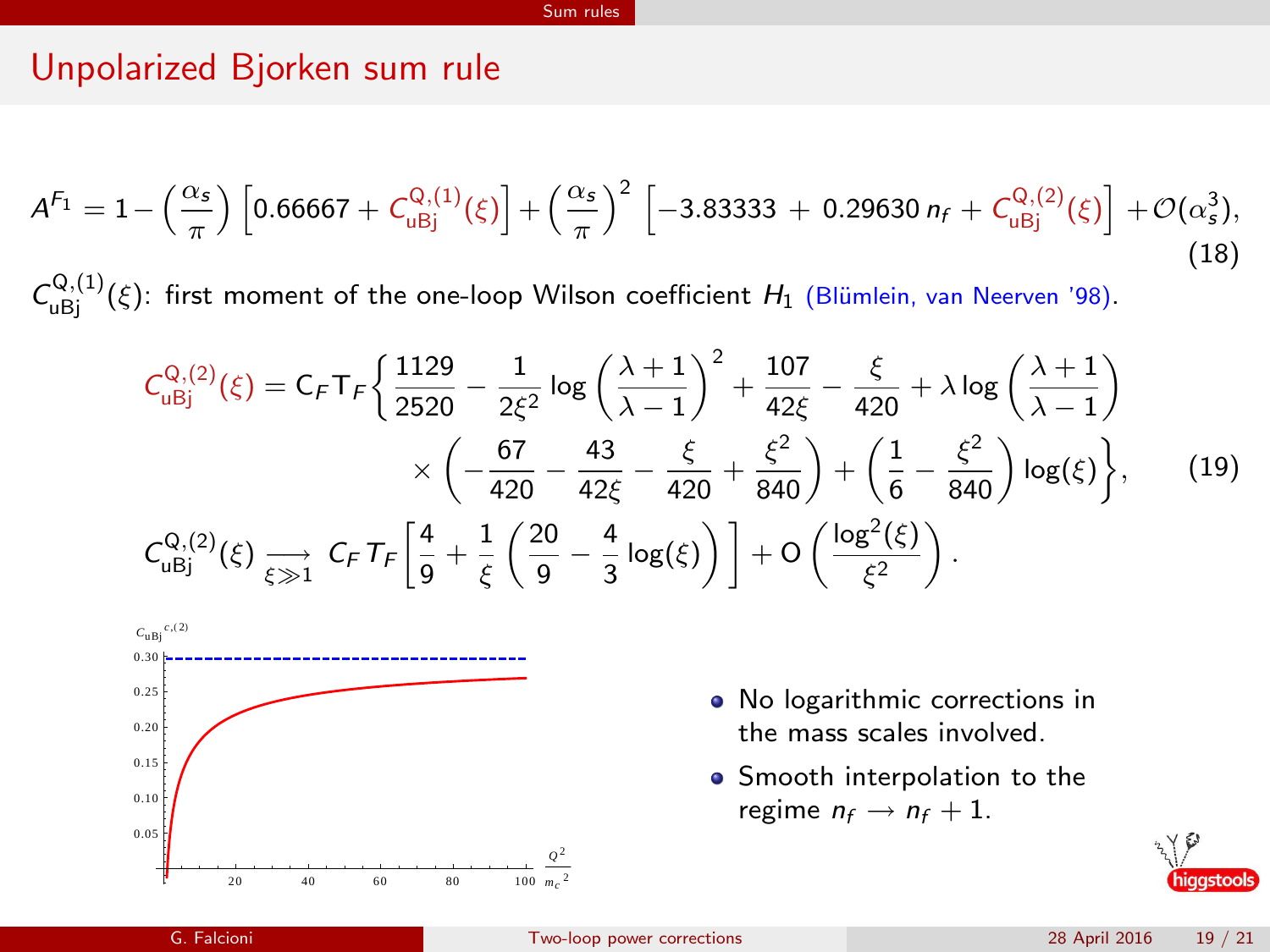## Summary and outlook

### Power corrections to structure functions

- We calculate the power corrections to the Wilson coefficients  $L_{g_1,q}^{\text{NS}},~L_{2,q}^{\text{NS}},~L_{L,q}^{\text{NS}}$  at two loops.
- These Wilson coefficients are used to compute all the non singlet structure functions in neutral and charged current DIS. In the latter case it is necessary to include also single-excitation processes, already known in the literature.
- A natural development of this project is an improvement of the analysis of DIS data with the complete heavy flavour effects at two loops.

### Sum rules

- We compute the power corrections to the polarized and unpolarized Bjorken sum rules and to the Gross Llewellyn Smith sum rule. We verified the Adler sum rule as a check on  $L_{2,q}^{\text{\tiny NS}}$ .
- Massive quarks provide a smooth interpolation of the sum rules from  $n_f$  to  $n_f + 1$  in the limit  $\frac{m_Q^2}{Q^2} \to 0$ .
- The transition to  $n_f + 1$  takes place at large scales; at  $Q^2 \simeq m_Q^2$  the effect can be negative.